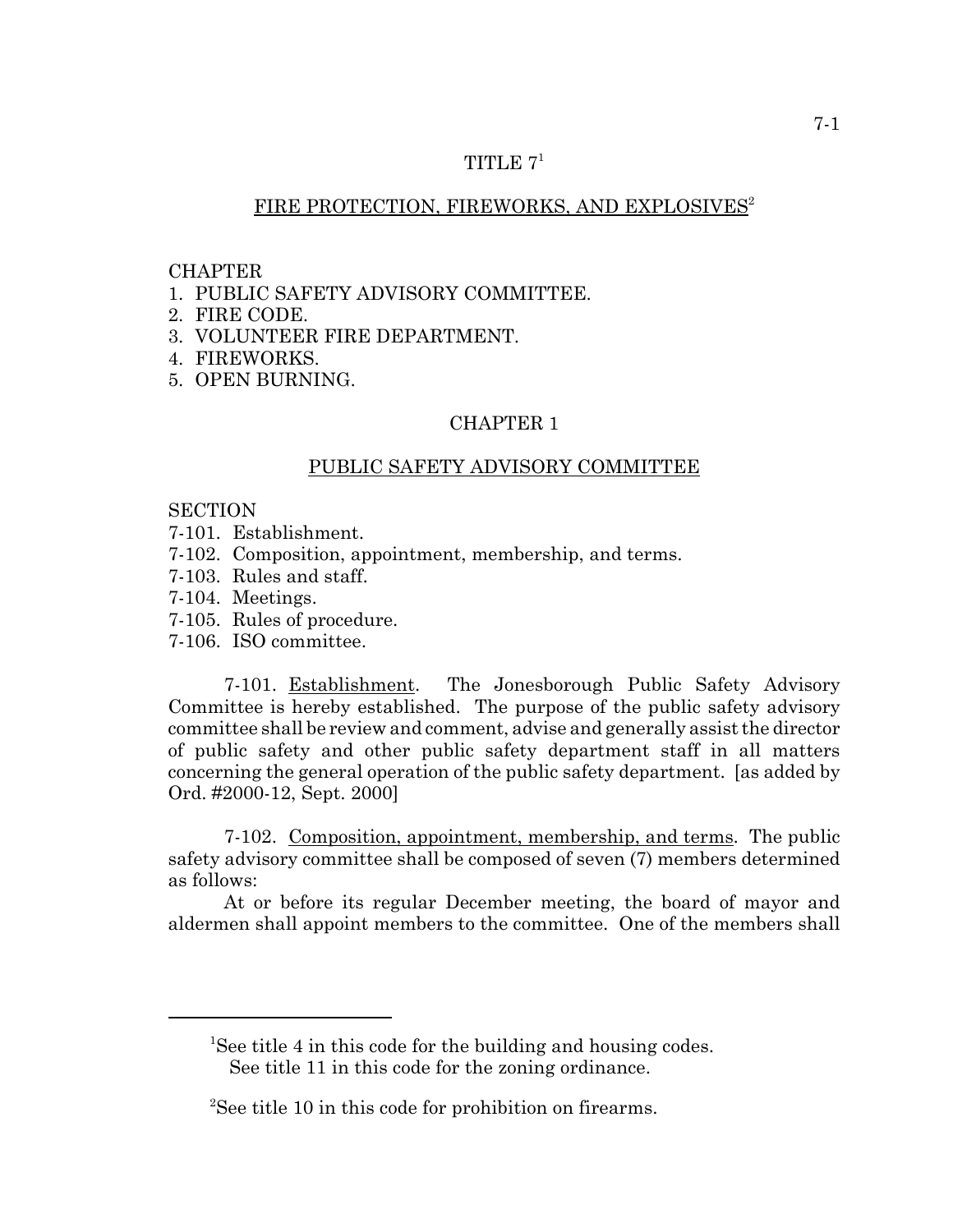be a member of the board of mayor and aldermen selected by said board, the remaining members shall be selected by the mayor and confirmed by the board of mayor and aldermen. The terms of the members shall be for three year terms. For the initial appointment only and to allow for staggered terms, two members shall serve a one year term, two members shall serve a two year term and three members shall serve a three year term. Any vacancy in the membership shall be filled for the unexpired term by the board of mayor and aldermen, which shall also have the power to remove any member with or without cause. [as added by Ord. #2000-12, Sept. 2000]

7-103. Rules and staff. The committee shall adopt rules and regulations for the orderly discharge of its duties subject to the approval of the board of mayor and aldermen. The director of public safety shall serve as staff to the public safety advisory committee. Other town employees shall serve as staff to the committee as deemed appropriate by the director of public safety. [as added by Ord. #2000-12, Sept. 2000]

7-104. Meetings. At its annual organizational meeting, the public safety advisory committee shall schedule regular meetings for the subsequent year. With reasonable notice, special meetings of the committee may be called by the director of public safety or the committee chairs. [as added by Ord. #2000-12, Sept. 2000]

7-105. Rules of procedure. The advisory committee shall elect a chair, vice-chair, and secretary from among its members. The term of the chair, vice-chair, and secretary shall be for one (1) year with eligibility for reelection. The advisory committee shall hold an organization meeting in December of each year and it shall adopt its own rules of procedure. [as added by Ord. #2000-12, Sept. 2000]

7-106. ISO committee. The public safety advisory committee shall also serve as the ISO advisory committee for the Town of Jonesborough. It shall be the responsibility of the public safety advisory committee to monitor the efforts of the Town of Jonesborough to maintain or improve the town's ISO rating. The committee shall issue an annual report which advises the board of mayor and aldermen on the goals, status and recommended course of action to maintain or improve the town's ISO fire status ratings. [as added by Ord. #2000-12, Sept. 2000]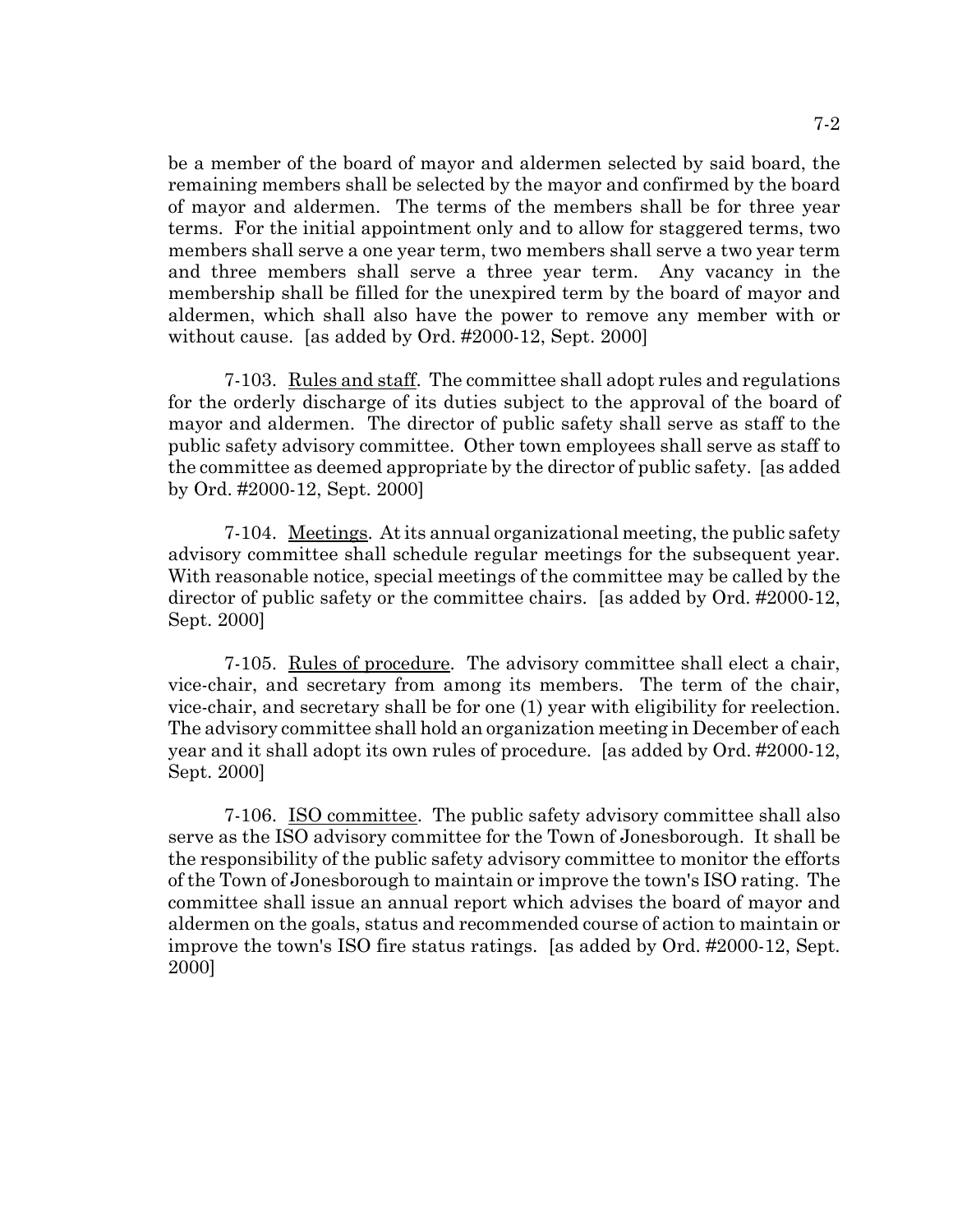# CHAPTER 2

### FIRE CODE

## **SECTION**

- 7-201. Adoption of National Fire Code.
- 7-202. Obligation to obey provisions.
- 7-203. Fire chief responsible for enforcement.
- 7-204. Duties of officers of bureau of fire prevention.
- 7-205. Duty of fire marshal.
- 7-206. Fire chief responsible for instructing fire marshal.
- 7-207. Investigations of fires in Jonesborough.
- 7-208. Inspection before permits are issued.
- 7-209. Inspections of commercial establishments.
- 7-210. Modifying dangerous situations.
- 7-211. Fire marshal shall compile records.
- 7-212. Fire marshal shall make annual report.
- 7-213. Changes in fire prevention code.
- 7-214. Provisions apply to public and private property.
- 7-215. Exercise of police powers.
- 7-216. Penalties.
- 7-217. Board of appeals.
- 7-218. Amendments to code.
- 7-219. Appendixes included.
- 7-220. Affidavit of compliance.

7-201. Adoption of National Fire Code. This chapter shall be known as the Town of Jonesborough's Fire Prevention Code. This chapter adopts the Fire Protection Code of the National Fire Protection Association, NFPA No. 1 and its incorporated standards and codes as published in the National Fire Codes of the NFPA Fire Prevention Code and being particularly the 1991 editions thereof, save and except those portions such as are hereinafter deleted, modified, or amended by section 7-218 of this chapter. The same are hereby adopted and incorporated as fully as if set out at length herein. Not less than one copy of the adopted issue of the Fire Protection Code of the National Fire Protection Association, NFPA No. 1 and the adopted standards and codes of the National Fire Codes shall be filed in the office of the Fire Chief or Building Inspector, Town Hall, Boone Street, Jonesborough, and the provisions thereof shall be controlling within the limits of the Town of Jonesborough. In addition, this chapter adopts the National Fire Protection Association Life Safety Code 101 and being particularly the 1991 edition. [Ord. of Jan. 12, 1982, as replaced by Ord. #94-12, Oct. 1994]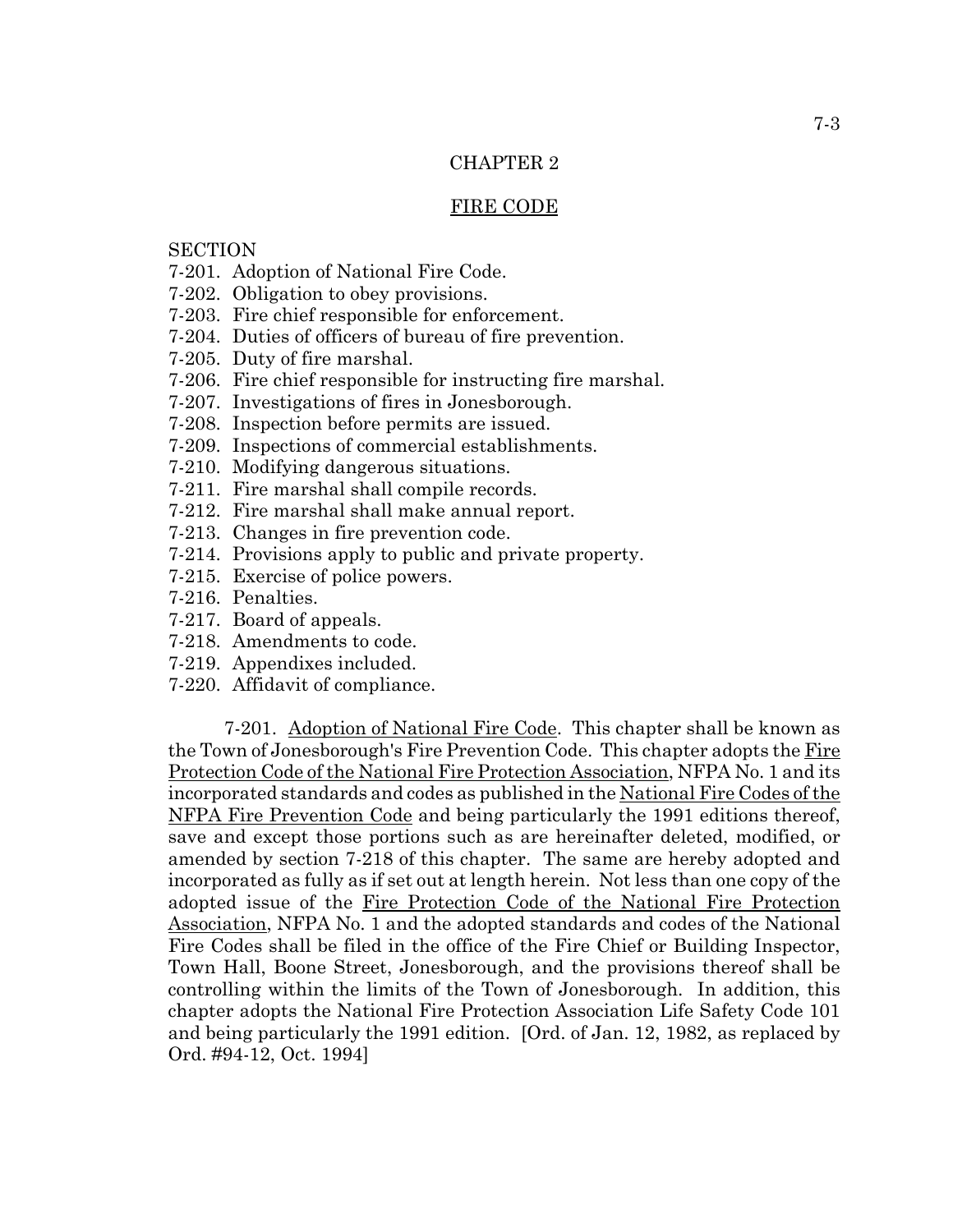7-202. Obligation to obey provisions. It shall be unlawful for any person to violate this chapter, to permit or maintain such violation, to refuse to obey any provision thereof, or to fail or refuse to comply with any such provisions or regulation except as variation may be allowed by the fire chief in writing or the Board of Mayor and Aldermen. Proof of such unlawful act or failure shall be deemed prima facie evidence that such act is that of the owner or other person in control of the premises. Prosecution or lack thereof of either the owner, occupant, or the person in charge shall not be deemed to relieve any of the others. [Ord. of Jan. 12, 1982]

7-203. Fire chief responsible for enforcement. The fire chief of the Jonesborough Fire Department shall be responsible for the enforcement of the Jonesborough fire prevention code. The fire chief of the Jonesborough Fire Department may detail such members of the fire department as inspectors as shall from time to time be necessary. In absence of the fire chief or inspectors within the Jonesborough Fire Department, the Jonesborough building inspector will be responsible for enforcement of the Jonesborough fire prevention code.

To assist in the performance of the Jonesborough Fire Department, a bureau of fire prevention in the fire department of Jonesborough is hereby created. This bureau shall operate under the supervision of the fire chief of the Jonesborough Fire Department. The fire chief shall designate a fire official of the fire department as fire marshal and present the name of this official to the Board of Mayor and Aldermen for approval. The fire marshal shall be responsible for the direct administration and enforcement of the Jonesborough fire prevention code as may be set forth by the Jonesborough fire chief. The fire marshal shall be recommended on the basis of examination or other method for determining his qualifications.

The Jonesborough fire chief may designate such number of technical inspectors as shall from time to time be authorized by the Board of Mayor and Aldermen. Such technical inspectors shall be selected through an examination or other appropriate selection process to determine their fitness for the position. [Ord. of Jan. 12, 1982]

7-204. Duties of officers of bureau of fire prevention. It shall be the duty of the officers of the bureau of fire prevention to enforce all laws and ordinances of the Town of Jonesborough covering the following:

- (1) The prevention of fires;
- (2) The storage and use of explosives and flammables;

(3) The installation and maintenance of automatic and other fire alarm systems, and fire extinguishing equipment;

(4) The maintenance and regulation of fire escapes;

(5) The means and adequacy of exit in case of fire, from factories, schools, hotels, lodging houses, asylums, hospitals, churches, halls, theaters,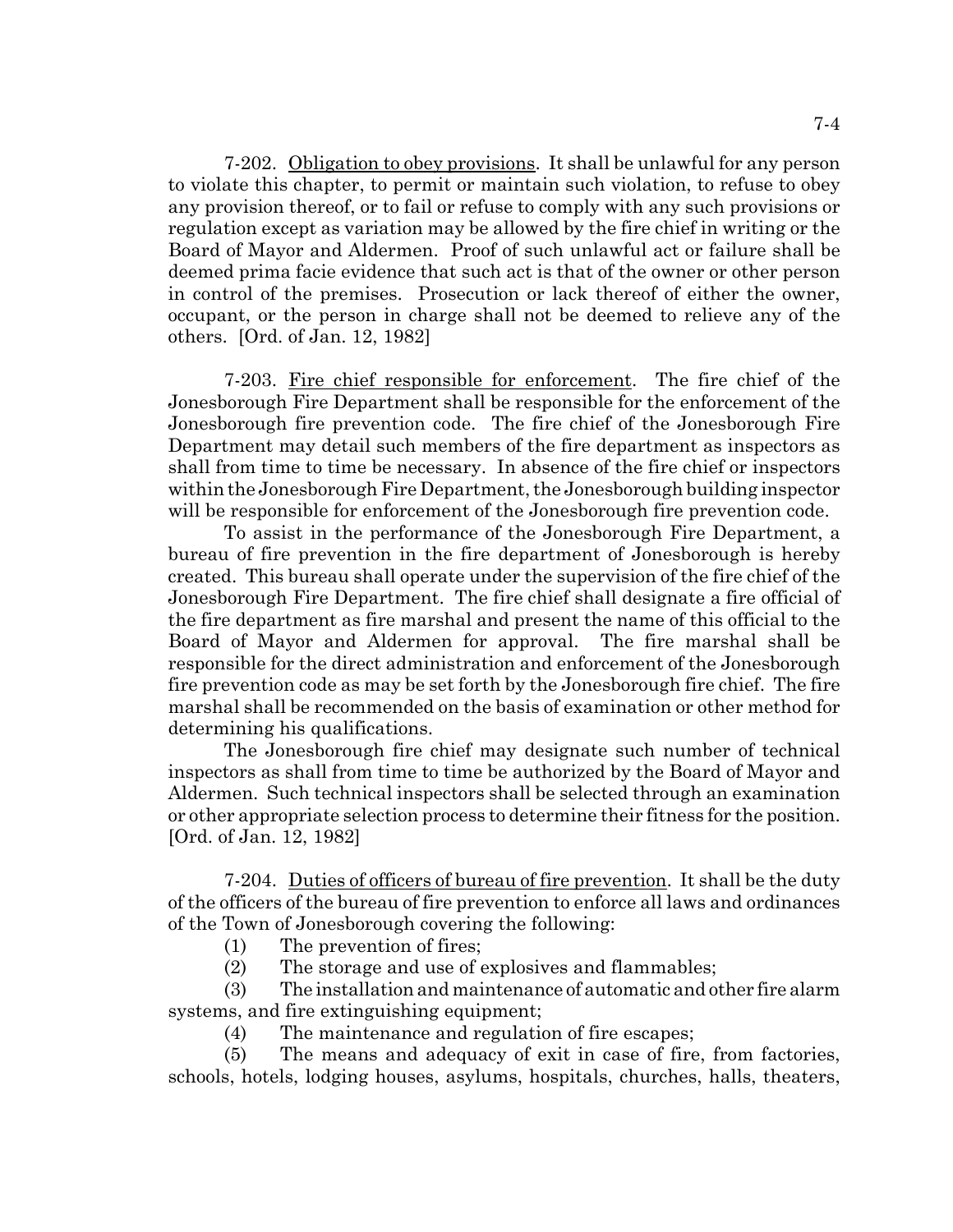amphitheaters, and all other places in which numbers of persons work, live, or congregate, from time to time for any purpose.

(6) The investigation of the cause, origin, and circumstances of fires; (7) The maintenance of fire cause and loss records.

They shall have such other powers and perform such other duties as are set forth in other sections of this chapter, and as may be conferred and imposed from time to time by law. The fire chief of the fire department may delegate any of his powers or duties under this chapter to the fire marshal. [Ord. of Jan. 12, 1982]

7-205. Duty of fire marshal. It shall be the duty of the fire marshal of the Jonesborough Fire Department to investigate and to recommend to the town administrator and the Board of Mayor and Aldermen such additional ordinances or amendments to existing ordinances, as he may deem necessary for safeguarding life and property against fire. [Ord. of Jan. 12, 1982]

7-206. Fire chief responsible for instructing fire marshal. The fire chief of the Jonesborough Fire Department shall prepare instructions for the fire marshal and his assistants, and forms for their use in the reports required by this chapter. [Ord. of Jan. 12, 1982]

7-207. Investigations of fires in Jonesborough. The bureau of fire prevention shall investigate the cause, origin, and circumstances of every fire occurring in the Town of Jonesborough by which property has been destroyed or damaged and, so far as possible, shall determine whether the fire is a result of carelessness or design. Such investigations shall begin immediately upon the occurrence of such a fire. The fire marshal shall take charge immediately of the physical evidence, shall notify the proper authorities designated by law to pursue the investigation of such matters, and shall further cooperate with the authorities in the collection of evidence and in the prosecution of the case. Every fire shall be reported in writing to the bureau of fire prevention within 48 hours after the occurrence of the same by the fire department officer in charge when the fire occurred. Such report shall be in such forms as shall be prescribed by the fire marshal of the Jonesborough Fire Department and shall contain a statement of all facts relating to the cause, origin, and circumstances of such fire, the extent of the damage thereof, and the insurance upon such property and such other information as may be required including the injury, death, or rescue of persons. [Ord. of Jan. 12, 1982]

7-208. Inspection before permits are issued. Before permits may be issued as required by this code, the fire marshal or his assistants shall inspect and approve the receptacles, processes, vehicles, building, or storage places to be used for any such purposes. [Ord. of Jan. 12, 1982]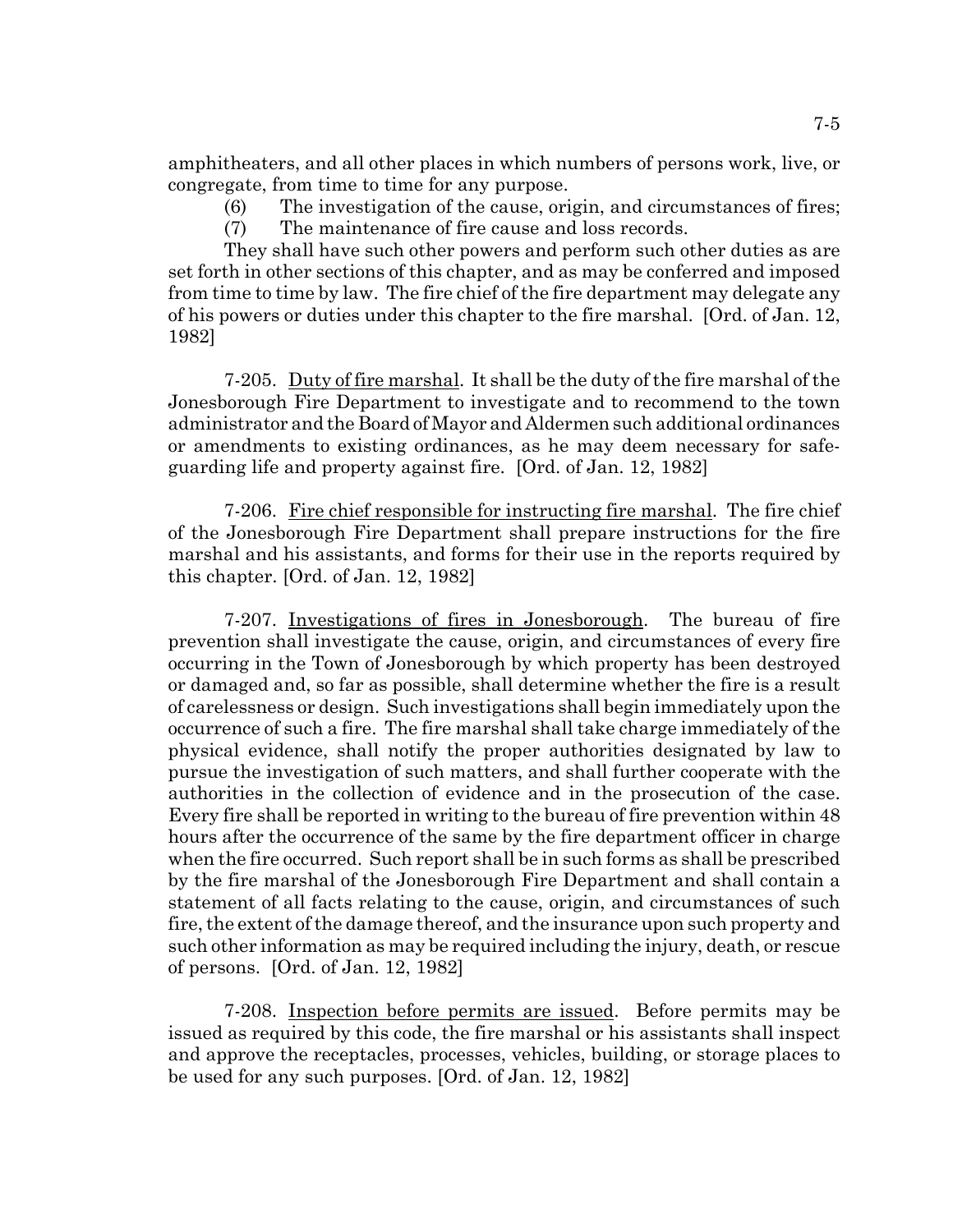7-209. Inspections of commercial establishments. The fire marshal shall inspect or cause to be inspected all premises housing large groups, commercial, industrial, or retail establishments, or any other premise necessary to protect the general well-being of the public; on a periodic basis, and shall make such orders as may be necessary for the enforcement of the laws and ordinances governing the same and for safeguarding of life and property from fire. [Ord. of Jan. 12, 1982]

7-210. Modifying dangerous situations. Whenever any inspector, as defined above, shall find in any building, or upon any premise or other places, combustible or explosive matter or dangerous accumulations of rubbish or unnecessary accumulations of waste paper, boxes, shavings, or any highly flammable materials especially susceptible to fire, and which is so situated as to endanger property, or shall find obstructions to or on fire escapes, stairs, passageways, doors, or windows, likely to interfere with the operations of the fire department or egress of occupants in case of fire, he shall order the same to be removed or remedied, and such order shall forthwith be complied with by the owner or occupant of such premise or buildings; subject to the appeals procedure provided for in the Jonesborough Fire Prevention Code.<sup>1</sup>

Any owner or occupant failing to comply with such order within a reasonable period after the service of said order shall be liable to penalties as hereinafter provided.

The service of any such order may be made upon the occupant of the premises to whom it is directed, either by delivering a copy of the same to such occupant personally or by delivering the same to and leaving it with any person in charge of the premises, or in case no such person is found upon the premises, by affixing a copy thereof in a conspicuous place on the door to the entrance of said premises. Whenever it may be necessary to serve such an order upon the owner of premises, such order may be served either by delivering to and leaving with the said person a copy of the said order, or, if such owner is absent from the jurisdiction of the officer making the order, by mailing such copy by certified mail to owner's last known post office address. [Ord. of Jan. 12, 1982]

7-211. Fire marshal shall compile records. The fire marshal shall compile and keep a record of all citation and of all the facts concerning the same, including injuries, deaths, rescue of persons and statistics as to the extent of such fires and the damage caused thereby, and whether such losses were covered by insurance, and if so, in what amount. Such records shall be made frequently from the reports made during inspections under the provisions of this ordinance. All such records shall be made public. [Ord. of Jan. 12, 1982]

<sup>&</sup>lt;sup>1</sup>See Section 7-218 Appendix G.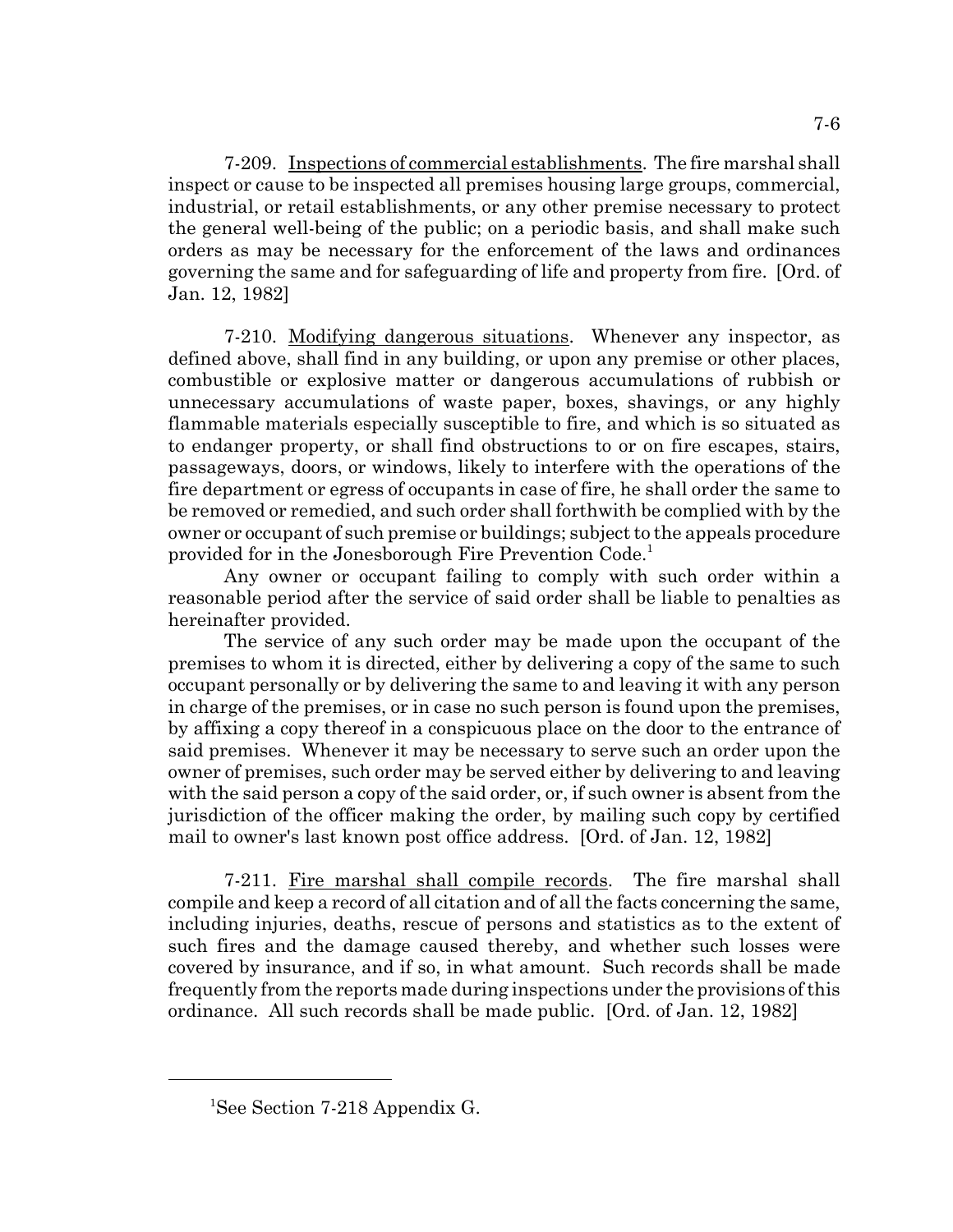7-212. Fire marshal shall make annual report. The fire marshal shall make an annual report of the activities of the bureau of fire prevention and shall transmit this report to the town administrator and the Board of Mayor and Aldermen of the Town of Jonesborough through the Jonesborough fire chief. The report shall contain all proceedings under the Jonesborough fire prevention code with such statistics as the fire chief may wish to include therein. [Ord. of Jan. 12, 1982]

7-213. Changes in fire prevention code. The Jonesborough fire chief or the fire marshal shall also recommend any amendments to the Jonesborough fire prevention code or ordinance which, in his judgement, shall be desirable. [Ord. of Jan. 12, 1982]

7-214. Provisions apply to public and private property. The provisions of the Jonesborough fire prevention code shall apply equally to both public and private property, and shall apply to all structures and their occupancies, except as otherwise specified. [Ord. of Jan. 12, 1982]

7-215. Exercise of police powers. This act shall be deemed in exercise of the police powers of the Town of Jonesborough for the preservation and protection of the public health, peace, safety, and welfare, and all the provisions of the Jonesborough fire prevention code shall be liberally construed for that purpose. [Ord. of Jan. 12, 1982]

7-216. Penalties. Any person who shall violate any of the provisions of the code hereby adopted; or shall fail to comply therewith; or shall violate or fail to comply with any order made thereunder, or shall build in violation of any details, statements, specifications or plans submitted or approved thereunder; or shall operate not in accordance with the provisions of any certificate, permit, or approval issued thereunder, and from which no appeal has been taken; or who shall fail to comply with such an order affirmed or modified by the fire marshal or by a court of competent jurisdiction within the time fixed herein shall severally for each and every violation and noncompliance, respectively, be guilty of a misdemeanor punishable as provided in the general penalty clause for the code. The imposition of a penalty for any violation shall not excuse the violation nor shall the violation be permitted to continue. All such persons shall be required to correct or remedy such violations or defects within a reasonable time, and when not otherwise specified the application of the above penalty shall not be held to prevent the enforced removal of prohibited conditions. [Ord. of Jan. 12, 1982]

7-217. Board of appeals. A board of appeals is hereby established consisting of the Board of Mayor and Aldermen. [Ord. of Jan. 12, 1982]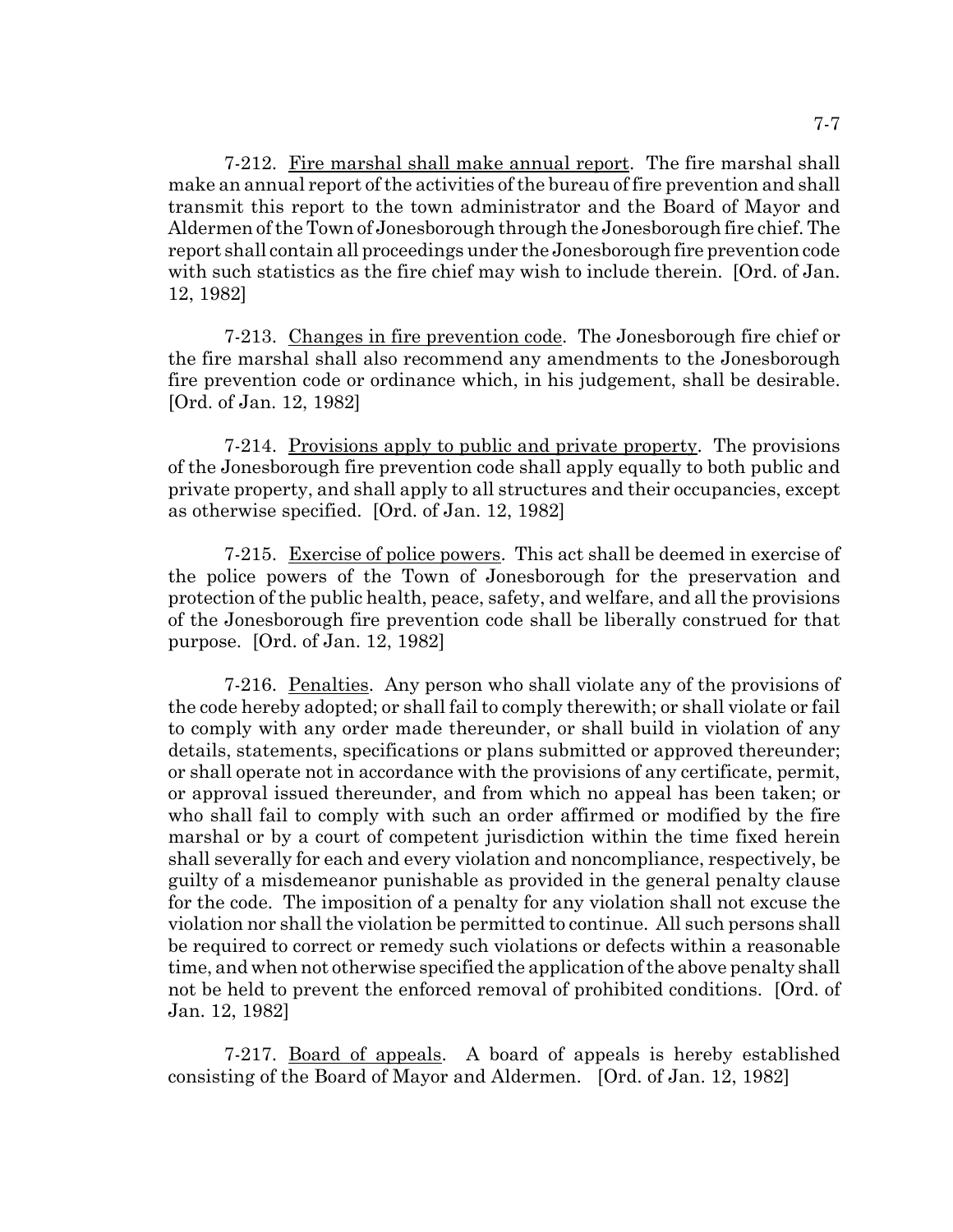7-218. Amendments to code. The Fire Prevention Code of the National Fire Protection Association, NFPA No. 1, is amended and changed in the following respects:

(1) Fire prevention code Section 3 to allow for the building inspector to fulfill the enforcement duties of the fire prevention code in absence of appropriate fire department personnel.

(2) Fire prevention code Section 4, add No. 8. Consideration is given to the historical significance of many Jonesborough buildings. Although maintaining life safety is a goal that can not be compromised, when possible the fire marshal will consider variances necessitated by the historical nature of the premises.

(3) Fire prevention code Section 9 modified so it is not required to inspect all premises in Jonesborough on a periodic basis.

(4) Fire prevention code Section 16 - delete clauses on imprisonment.

(5) Fire prevention code Section 20, omitted in entirety. Amended Section 20 refers to Affidavit of Compliance.

(6) Fire Prevention Code - Appendix G - modified as follows:

# Appendix G

G1-1 Where any person seeks relief from a decision of the fire official enforcing provisions of this code including permits, certificates, waivers, alternate materials, alternate methods, approvals, or variances or matter of code interpretations, he may request reconsideration of the fire official's decision by appealing in writing to the fire chief within 15 days of the receipt of the decision stating the reasons why he seeks relief and what decision he feels should be forthcoming. The fire chief shall, within 10 days after receiving a copy of the appeal in writing, hold a hearing and decide the question after hearing testimony from all concerned persons. The fire chief shall render his written decision within five days after the hearing is completed. [Code of 1982]

G1-2 After such hearing by the fire chief, any person seeking relief from the decision of the fire chief regarding provisions of this code may appeal to the Board of Mayor and Aldermen within 15 days after receipt of written notice of the fire chief's decision. Such appeal shall be in writing and directed to the fire chief. Upon giving not less than five business days notice to the persons interested, a hearing shall be held. The board may, after such hearing, by a majority vote, affirm, annul, or modify the action of the fire chief. The decision of the board shall be in writing and a copy shall be mailed to the appellant within seven business days after the conclusion of the hearing and any decision made shall be final. Further recourse shall be through established legal procedures. [Ord. of Jan. 12, 1982]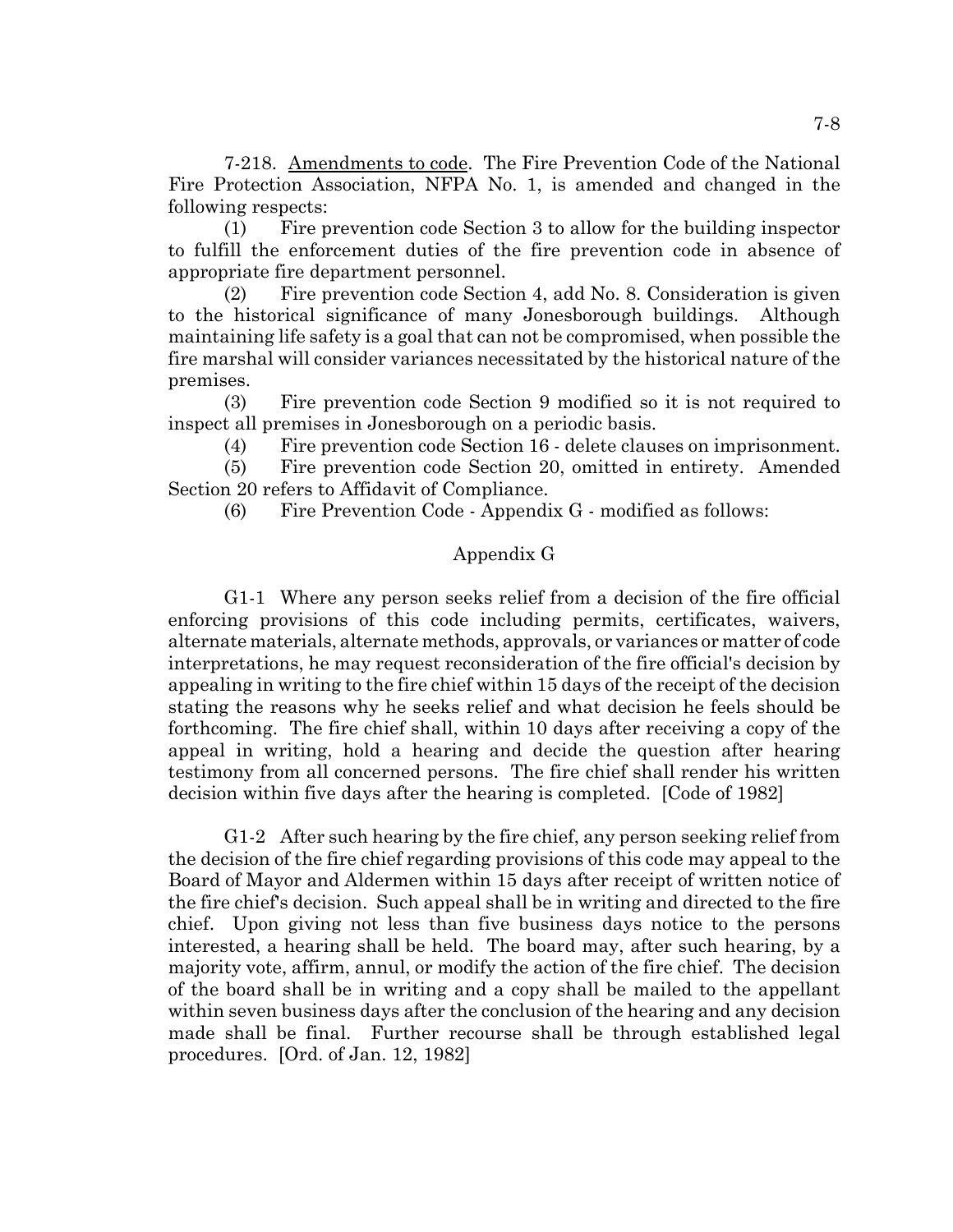7-219. Appendixes included. The following Appendixes of the Fire Prevention Code of the National Fire Protection association NFPA No. 1 are hereby included as part of the Jonesborough Fire Prevention code save and except those portions which are deleted, modified, or amended by Section 7-218 of this chapter. The same are hereby adopted and incorporated as fully as if set out at length herein.

Annex A

Appendix C - Fire Safety Regulations

Appendix F - General Authority to Combat Fires and Related Emergencies

Appendix G - Appeals procedure - amended as per Section 7-218-6

Appendix H - Code Violations

Appendix I - Permit System

Appendix J - Certificates of Fitness

Appendix K - Exceptions for on-premises fire fighting organizations

Appendix L - Vapor Degreasing and Spray Cleaning [Ord. of Jan. 12, 1982]

7-220. Affidavit of compliance. An affidavit of compliance must be signed by the owner or developer of any new construction project or modification of an existing premises requiring a building permit. [Ord. of Jan. 12, 1982]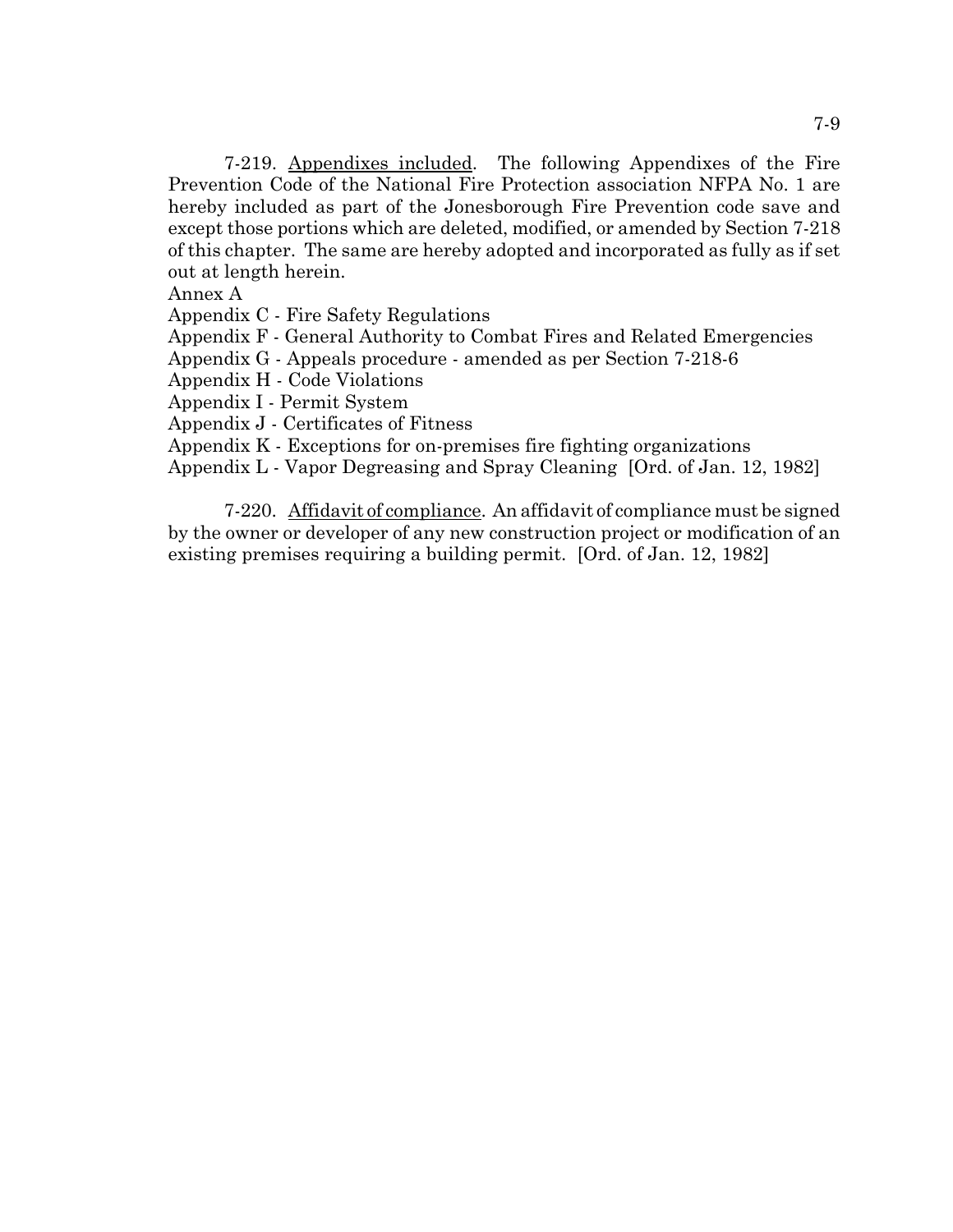# CHAPTER 3

## VOLUNTEER FIRE DEPARTMENT1

## **SECTION**

- 7-301. Establishment.
- 7-302. Exclusive fire department.
- 7-303. Objectives.
- 7-304. Firefighters as employees.
- 7-305. Existing volunteer firefighters.
- 7-306. Recommendation and final selection of additional firefighters.
- 7-307. Qualifications for firefighters.
- 7-308. Town employee volunteers.
- 7-309. Identification.
- 7-310. Position of chief established.
- 7-311. Additional departmental officers.
- 7-312. Officer positions filled by department personnel without regard for paid/volunteer status.
- 7-313. Evaluations required.
- 7-314. Employee rights/due process.
- 7-315. Compensation.
- 7-316. Termination.
- 7-317. Training.
- 7-318. Fire calls outside the town limits.
- 7-319. Standard operating procedures.
- 7-320. Chief assistant to state commissioner.
- 7-321. Fiscal accountability.
- 7-322. Fire marshal.
- 7-323. Departmental meetings.
- 7-324. Fire hydrant policy.

7-301. Establishment. It is the intent of the board of mayor and aldermen to unite all fire prevention efforts sponsored by the Town of Jonesborough under one system of direct command that fits into the existing organizational structure that is accountable to the board of mayor and aldermen.

The Jonesborough Volunteer Fire Department established in 1938 by the board of mayor and aldermen as a totally volunteer organization is hereby incorporated into the Jonesborough Fire Department which is a departmental operation of the Town of Jonesborough. The department can consist of both paid and volunteer staff with such numbers and responsibilities as deemed necessary

<sup>&</sup>lt;sup>1</sup>For special privileges with respect to traffic, see title 9, chapter 1, in this code.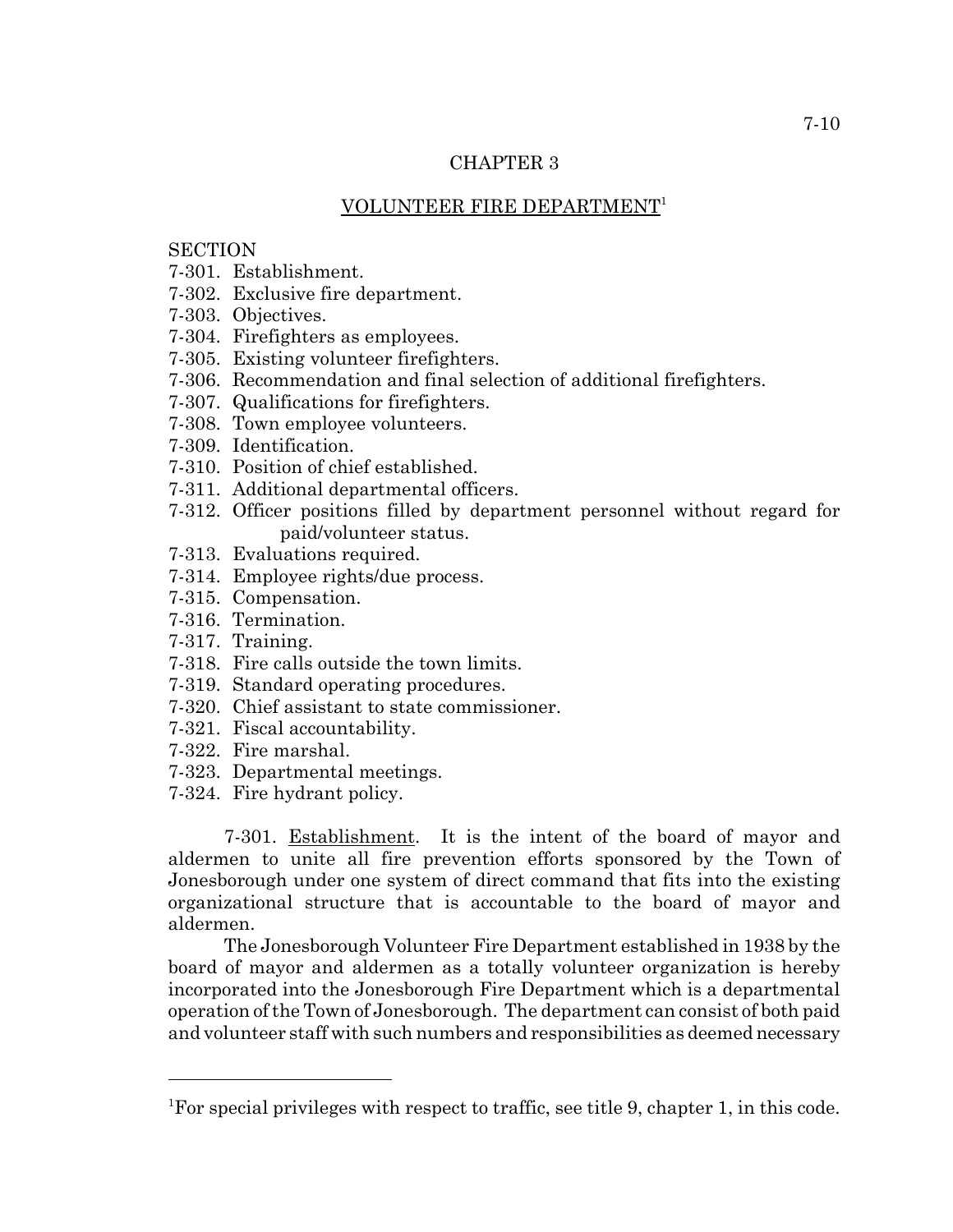by the board of mayor and aldermen. Volunteer firefighters may continue to participate in a volunteer organization operating as the

Jonesborough Volunteer Fire Department, electing officers and maintaining an auxiliary fund; however, organization by-laws must be redeveloped and approved by the board, by-laws shall specify accounting procedures for the auxiliary fund, and the duties of officers elected shall not involve leadership responsibility in the newly organized Jonesborough Fire Department. In addition, authorization to continue a volunteer association shall in no way conflict with the intent of this ordinance to unify all firefighters under one centralized operation. All firefighters both paid and volunteer will be directed by the paid full-time fire chief, or such other full-time or volunteer officer in the organizational structure of the department as designated by the board of mayor and aldermen.

All documents, equipment, and other assets that may exist through the town's all volunteer organization, for clarification purposes, are hereby placed under the direct responsibility of the reorganized structure of the town's fire department. [Ord. of Nov. 21, 1938, §§ 1 and 2, modified and ord. of Dec 2, 1940, § 1, modified; as replaced by Ord. #93-04, June 1993]

7-302. Exclusive fire department. The Jonesborough Fire Department shall be the exclusive fire suppression and prevention organization within the corporate limits of the Town of Jonesborough. It shall be illegal for any other organization or individual(s) to respond to calls for fire prevention and suppression efforts unless at the request of the board of mayor and aldermen, the director of public safety, or other officer in authority within the Jonesborough Fire Department.

It shall be illegal for any individual or organization to solicit, collect or raise money within the Town of Jonesborough for the purpose of funding a volunteer fire department, unless all advertisements and solicitations clearly and conspicuously provide the following statement with the name of the organization substituted for the wording in parentheses: "The (name of individual or organization soliciting money or support) is not associated with the Jonesborough Fire Department or the Town of Jonesborough and is not authorized to fight fires or to operate as a fire department within the corporate limits of the Town of Jonesborough." This statement shall be printed on the front of all correspondence and stated within the first fifteen (15) seconds of any telephone call solicitation or in-person solicitation.

No individual or organization, except the Jonesborough Fire Department, shall maintain or operate a fire hall or fire department within the corporate limits of the Town of Jonesborough. Except for the Jonesborough Fire Department or such organization requested by the Jonesborough Fire Department, no individual or organization shall maintain, operate, garage or store a fire truck within the Town of Jonesborough that is to be utilized for fire suppression efforts. [as added by Ord. #2000-06, June 2000]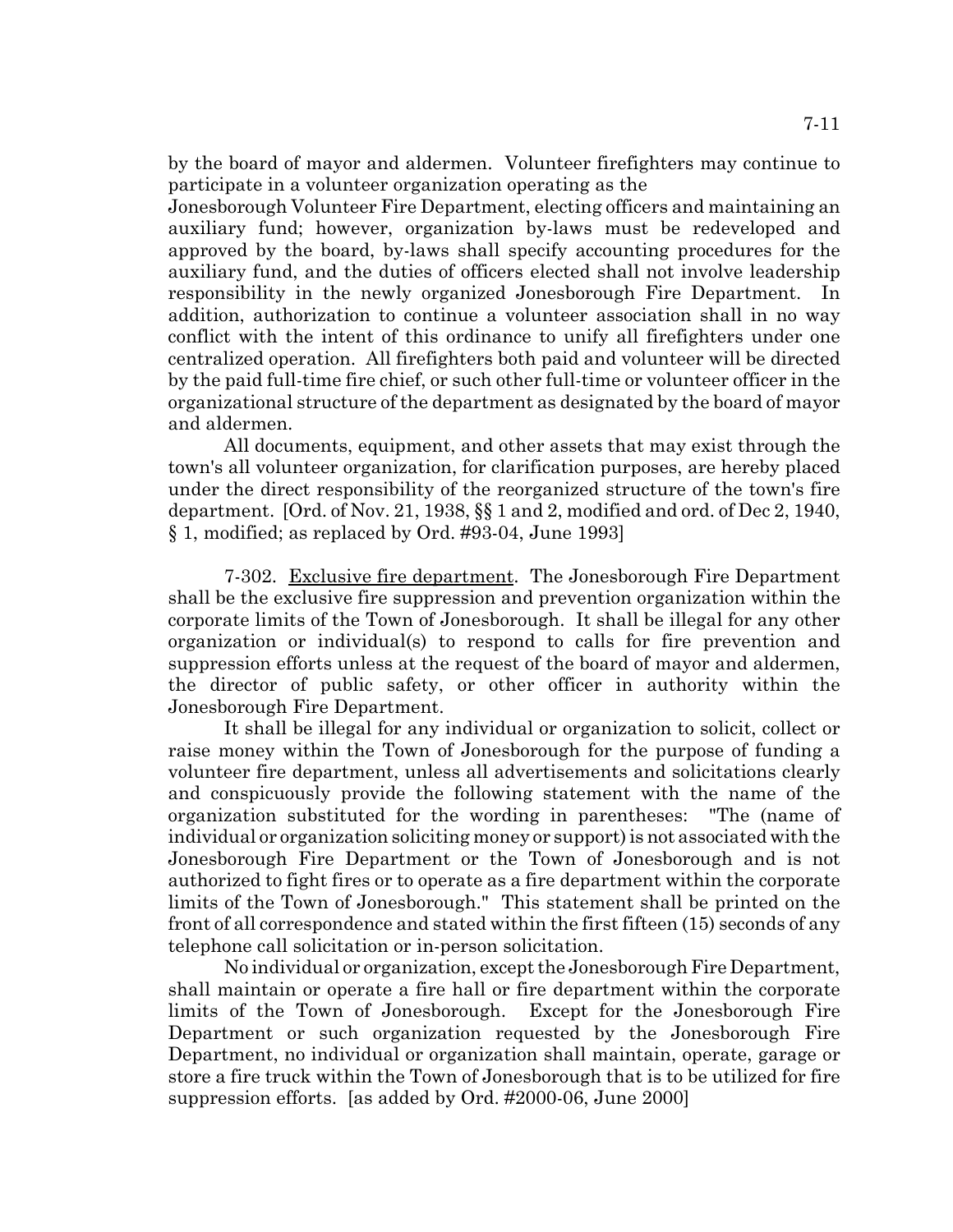7-303. Objectives. The fire department shall have as its objectives:

- (1) To prevent uncontrolled fires from starting.
- (2) To prevent the loss of life and property because of fires.
- (3) To confine fires to their places of origin.
- (4) To extinguish uncontrolled fires.

(5) To perform such rescue work as its equipment and/or the training of its personnel make practicable. [Ord. of Nov. 21, 1938, § 2, modified; as replaced by ord. #93-04, June 1993, and renumbered by Ord. #2000-06, June 2000]

7-304. Firefighters as employees. Full-time paid firefighters are regular town employees subject to all policies and regulations adopted by the board of mayor and aldermen. Volunteer firefighters are essential to the successful operation of the fire department and will be given all benefits possible subject to limitations created in the Fair Labor Standards Act and the availability of funds. Volunteer firefighter status, however, is not intended to infer a property right or any other right or obligation that may be given to regular paid town employees by state or federal law. [Ord. of Nov, 21, 1938, § 3, as replaced by Ord. #93-04, June 1993, and renumbered by Ord. #2000-06, June 2000]

7-305. Existing volunteer firefighters. All volunteer firefighters officially on the active role of the department at the time this Ordinance<sup>1</sup> is adopted by the board of mayor and aldermen are hereby grandfathered and automatically eligible to become volunteer employees in the re-established Jonesborough Fire Department. However, all existing firefighters must have a valid Tennessee driver's license, and the board reserves the right at any time to require an individual to pass a physical or psychological examination if the board determines the exam is essential to the overall operation of the department. [Code of 1982, as replaced by Ord. #93-04, June 1993, and renumbered by Ord. #2000-06, June 2000]

7-306. Recommendation and final selection of additional firefighters. All firefighters added to the existing fire department personnel will be interviewed by the appropriate staff and brought before the board of mayor and aldermen for approval. The final authority in selection rests with the board of mayor and aldermen. [Ord. of Dec. 2, 1940, § 2, as replaced by Ord. #93-04, June 1993, and renumbered by Ord. #2000-06, June 2000]

7-307. Qualifications for firefighters. The board of mayor and aldermen will adopt position descriptions for the different staff responsibilities in the

<sup>&</sup>lt;sup>1</sup>These provisions were taken from Ordinance #93-04, which passed third reading June 21, 1993.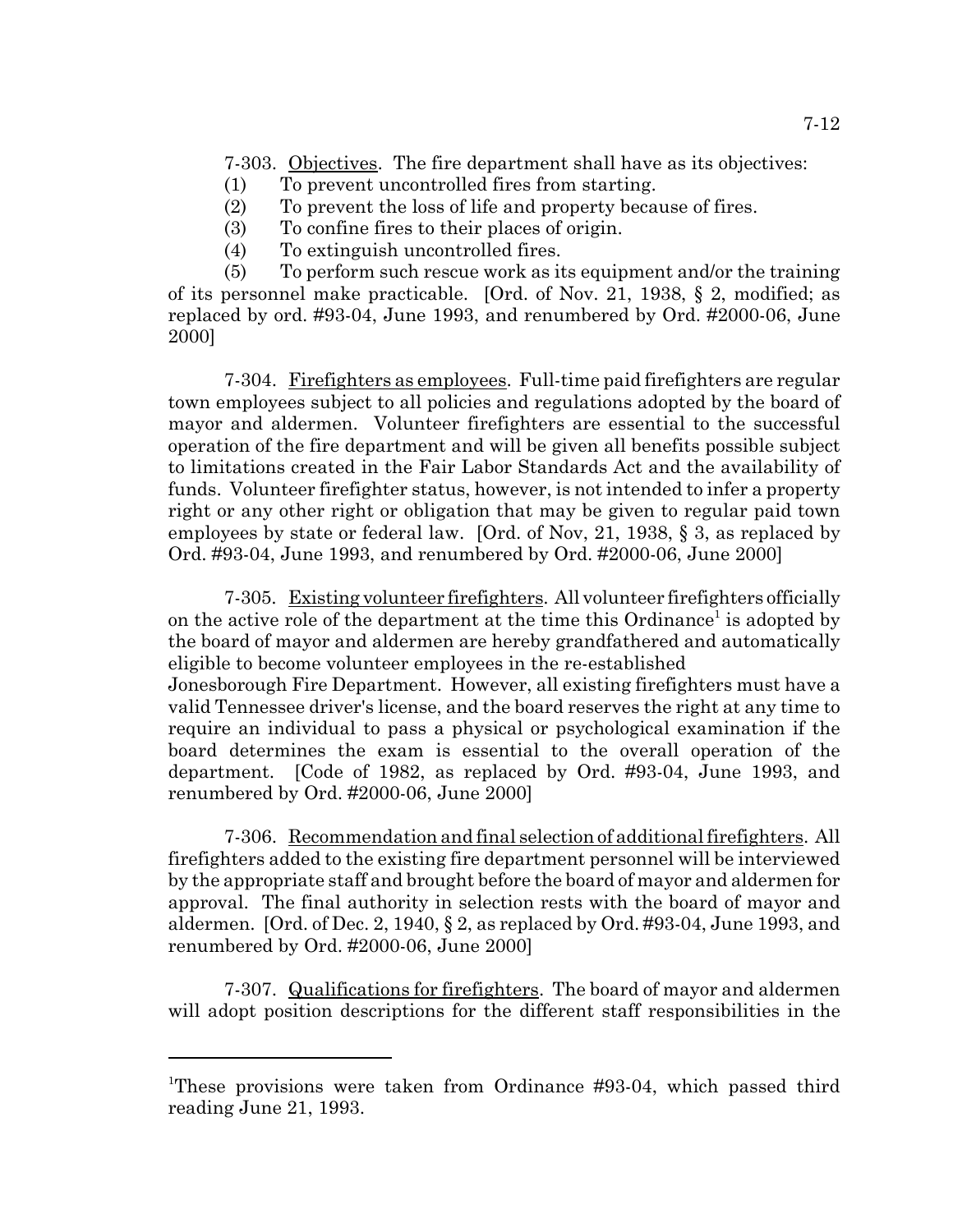department and may amend those responsibilities from time to time as deemed necessary. The board of mayor and aldermen will use the following as minimal criteria in evaluating additional applicants for any position in the fire department.

(1) Firefighters will be chosen on ability or potential without regard to sex, color, race, religion, or national origin;

(2) Firefighters must be eighteen (18) years of age.

(3) Firefighters must be citizens of the United States;

(4) Firefighters must pass a physical examination and drug test to be carried out by qualified medical personnel;

(5) Firefighters must be free of all apparent mental disorders as described in the Diagnostic and Statistical Manual of Mental Disorders, Third Edition DSM-II of the American Psychiatric Association. The board of mayor and aldermen reserves the right to require all firefighters to be certified by a qualified professional in the psychiatric or psychological fields to be free of all apparent mental disorders;

(6) Firefighters must possess a valid Tennessee driver's license;

(7) Firefighters must pass a six (6) month probationary period. Upon action by the board of mayor and aldermen, a probationary period may be extended, but at no time may probation extend beyond twelve (12) months;

(8) All firefighters must have their fingerprints on file with the Tennessee Bureau of Investigation;

(9) Firefighters must be willing to participate in the State's Firefighters Certification Program and should obtain certification within two (2) years from the employment date;

(10) Upon the recommendation of fire department staff (paid and volunteer) the board will determine by policy any requirements deemed necessary regarding the distance a firefighters may live or work to be eligible to be a volunteer or paid employee of the fire department.

(11) Firefighters may not be convicted felons. A background check will be run by the police department. [Code of 1982, as replaced by Ord. #93-04, June 1993, and renumbered by Ord. #2000-06, June 2000]

7-308. Town employee volunteers. Full-time town employees from other departments may volunteer to participate in the fire department program. Participation is subject to the approval of department supervisors and will be governed by the provisions and policies established for all firefighters and by fair labor standards. Compensation will be determined by the board of mayor and aldermen. [Code of 1982, as amended by ord. of Oct. 21, 1987, as replaced by Ord. #93-04, June 1993, and renumbered by Ord. #2000-06, June 2000]

7-309. Identification. All firefighters will be issued a Jonesborough Fire Department uniform and will be issued an identification card. [Code of 1982,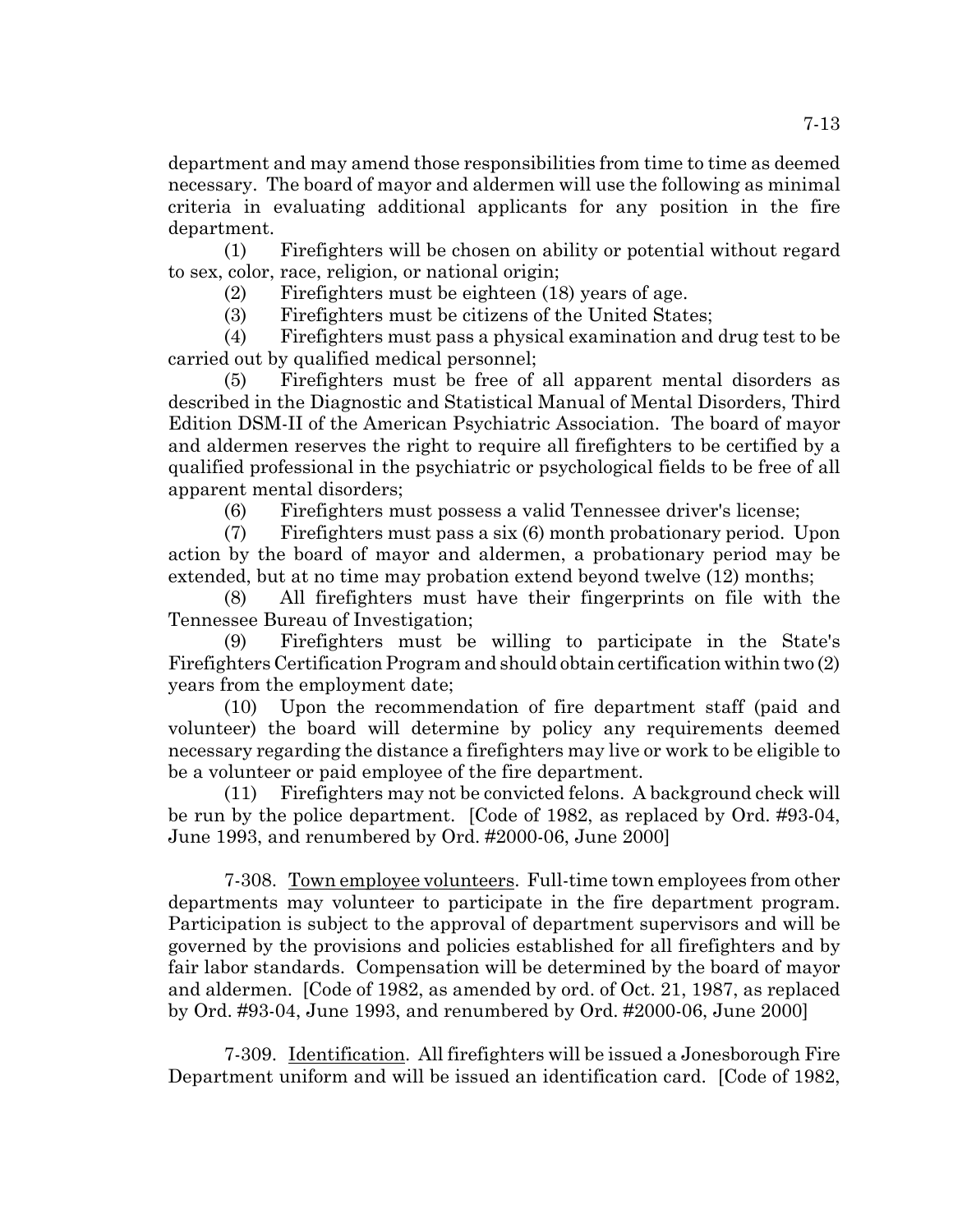as replaced by Ord. #93-04, June 1993, and renumbered by Ord. #2000-06, June 2000]

7-310. Position of fire chief established. The position of fire chief is hereby established. The fire chief will be a full-time position with compensation to be determined by the board of mayor and aldermen. A position description shall be adopted by the board and may be amended as necessary but it must designate the fire chief with the overall responsibility for directing and supervising all firefighters, paid and volunteer. The mayor will appoint at least two (2) representatives from the volunteer firefighters to serve on any interview committee to evaluate applicants for the fire chief's position. [as added by Ord. #93-04, June 1993, and renumbered by Ord. #2000-06, June 2000]

7-311. Additional departmental officers. In addition to the fire chief, the following supervisory positions may be created in the fire department: assistant chief, captain, and lieutenant. The number of officers at each level shall be recommended by the department and be approved by the board of mayor and aldermen. The recommendation shall be based on effective supervision and span of control of department personnel, properly addressing emergency and administrative responsibilities. Position descriptions in the Standard Operating Procedures Manual shall apply to each officer level and shall be approved by the board of mayor and aldermen. Position descriptions, authority, responsibility, and accountability shall be the same, whether positions are filled by volunteer or paid personnel. [as added by Ord. #93-04, June 1993, and replaced by Ord. #94-13, Nov. 1994, and renumbered by Ord. #2000-06, June 2000]

7-312. Officer positions filled by department personnel without regard for paid/volunteer status. Officer positions designated in section 7-310 shall be filled from the most qualified applicants through use of personnel policy guidelines and the approved guidelines in the standard operating procedures manual without regard for volunteer or paid status. [as added by Ord. #93-04, June 1993, and replaced by Ord. #94-13, Nov. 1994, and renumbered by Ord. #2000-06, June 2000]

7-313. Evaluations required. Evaluations of all firefighters, will be carried out annually under the provisions established in the town's personnel policy. Continued employment of all firefighters; whether volunteer or paid, firefighter or officer, or whether an existing firefighter at the time this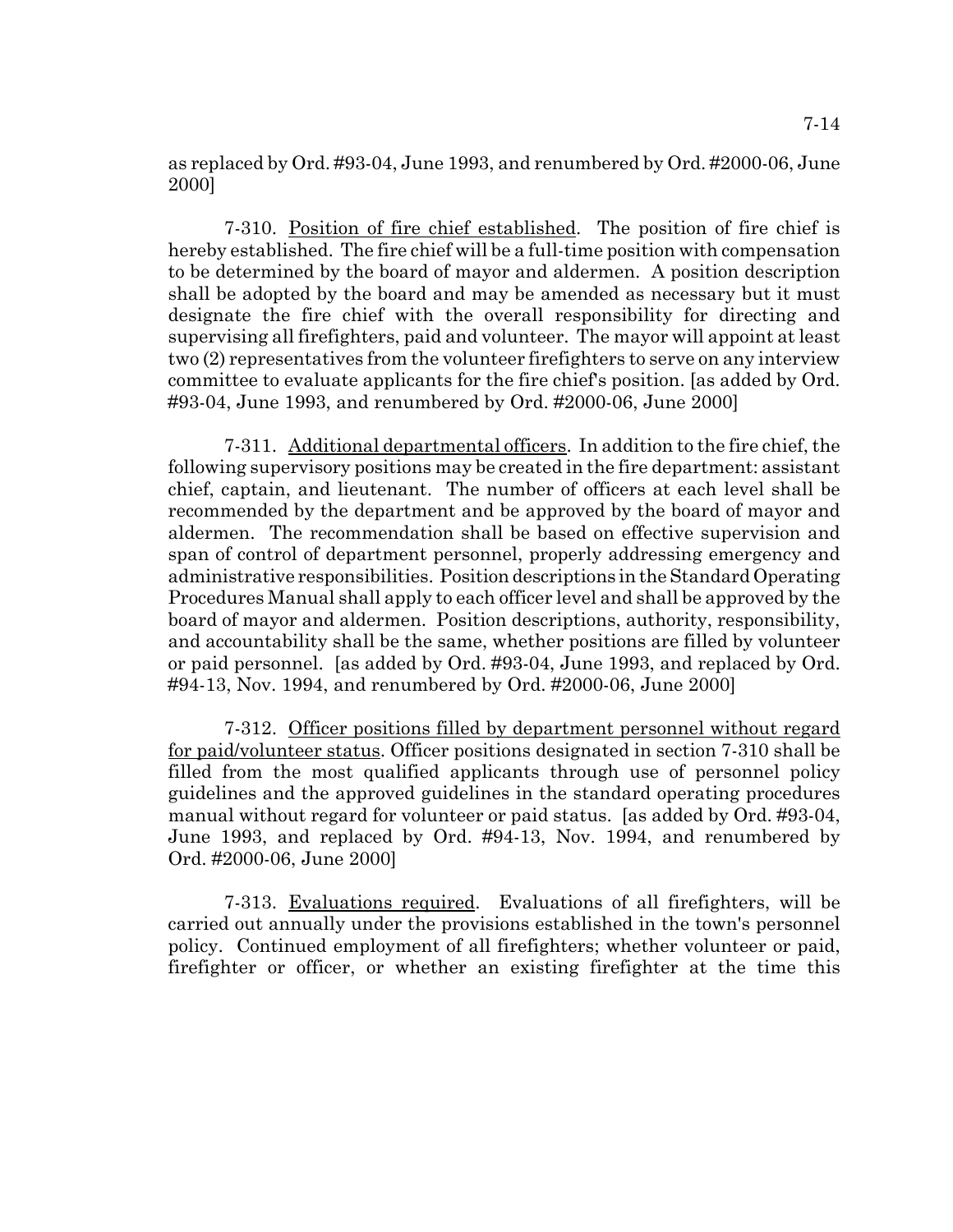ordinance<sup>1</sup> is adopted or new employee, shall be based on the evaluation and disciplinary process established in the town's personnel policy. [as added by Ord. #93-04, June 1993, and renumbered by Ord. #2000-06, June 2000]

7-314. Employee rights/due process. All firefighters are expected to carry out their duties in a professional manner and act in a manner that brings credit to the department. All firefighters are subject to the guidelines that have been adopted in the town's personnel policy and to such policies that are established from time to time by the department and approved by the board of mayor and aldermen. Active fire department staff have access to all due process guarantees established for all employees in the town's personnel policy. [as added by Ord. #93-04, June 1993, and renumbered by Ord. #2000-06, June 2000]

7-315. Compensation. Volunteer and full-time paid firefighters will be compensated as deemed appropriate by the board of mayor and aldermen. Full time paid firefighters will be included in the town's employee compensation plan and will be eligible for all benefits established in the plan and the town's personnel policy.

Volunteers are not eligible for all regular employee benefits, but will be provided with workers compensation; life insurance to the extent funds will allow; and be paid an amount deemed appropriate by the board of mayor and aldermen to reimburse for formal training, fire calls, and overnight/weekend duty. Eligibility for payment will be established through policies developed by the department and approved by the board. [as added by Ord. #93-04, June 1993, and renumbered by Ord. #2000-06, June 2000]

7-316. Termination. All firefighters are subject to disciplinary measures including termination for inappropriate behavior as outlined in the town's personnel policy. All firefighters, however, have the right of appeal and other forms of due process also outlined in said policy. Firefighters employed after this ordinance goes into effect<sup>2</sup> who are on regular probation do not have the right to appeal and have only the guarantees outlined for probationary employees in the personnel policy. [as added by Ord. #93-04, June 1993, and renumbered by Ord. #2000-06, June 2000]

7-317. Training. All department personnel are required to participate in departmental training. All personnel are required to meet a minimum of 40

<sup>&</sup>lt;sup>1</sup>This chapter was taken from ordinance #93-04, which passed third reading June 21, 1993

<sup>2</sup> This chapter was taken from Ordinance #93-04, which passed third reading June 21, 1993.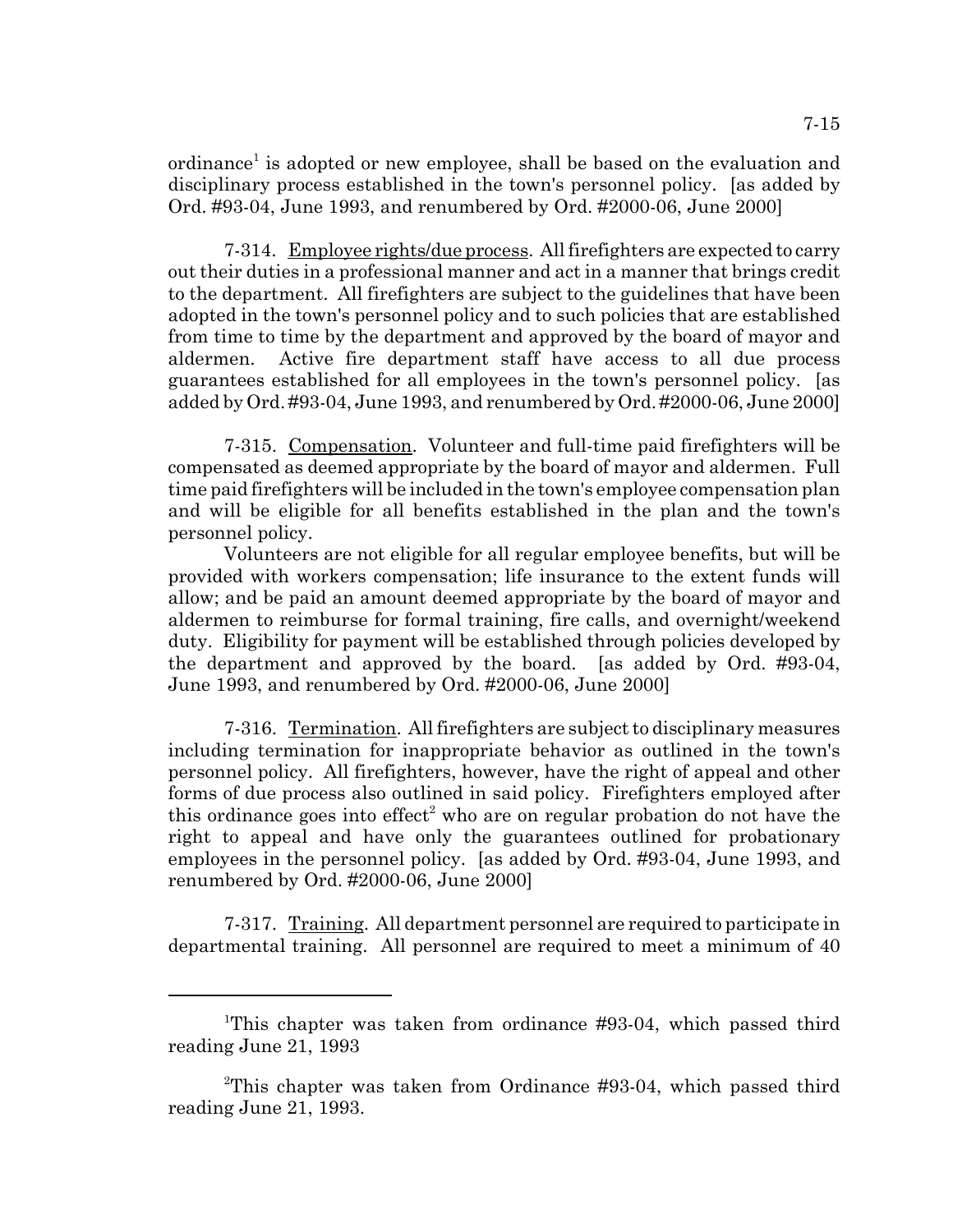hours of approved training annually. Training opportunities will be designed and scheduled to accommodate schedules of paid and volunteer staff. All firefighters will participate in the Tennessee Fireman's Certificate program and must be certified within two years of the June 1993 passage of the original ordinance or a maximum of two years from their beginning date of membership in the department. [as added by Ord. #93-04, June 1993, replaced by Ord. #94-13, Nov. 1994, and renumbered by Ord. #2000-06, June 2000]

7-318. Fire calls outside the town limits. The Jonesborough Fire Department will fight fires outside the town's limits within the service area designated by the Washington County Firemen's Association. A service fee of two-hundred fifty dollars (\$250.00) will be charged for structural fires outside the town limits and one-hundred dollars (\$100.00) for grass and vehicle fires. Billing and receipts will be handled through the recorder's office. In addition, the department will participate in fighting fires outside the department service boundary in areas included in any Mutual Aid Agreement approved by the board of mayor and aldermen. [as added by Ord. #93-04, June 1993, and renumbered by Ord. #2000-06, June 2000]

7-319. Standard operating procedures. Written operating procedures will be developed by the department and approved by the board of mayor and aldermen that govern the fire fighting and operational activities of firefighters. [as added by Ord. #93-04, June 1993, and renumbered by Ord. #2000-06, June 2000]

7-320. Chief assistant to state commissioner. Pursuant to requirements of section 68-102-108 of the Tennessee Code Annotated, the chief of the fire department is designated an assistant to the state commissioner of insurance and is subject to all the duties and obligations imposed by chapter 102 of title 60 of the Tennessee Code Annotated and shall be subject to the directors of the insurance commissioner in the execution of the provisions thereof. [as added by Ord. #93-04, June 1993, modified, and renumbered by Ord. #2000-06, June 2000]

7-321. Fiscal accountability. The Jonesborough Fire Department will operate under the financial management system approved for all departments by the board of mayor and aldermen and governed by the Comptroller's Office of the State of Tennessee.

(1) Town appropriated funds, county and state funds, appropriations from organizations or agencies intended to support the daily operations of the department, and revenues received for services provided will be accounted for through the recorder's office and included in the town's audit.

(2) One half of funds received from Washington County or from fire calls outside the town limits up to a total of \$20,000.00 will be kept in a capital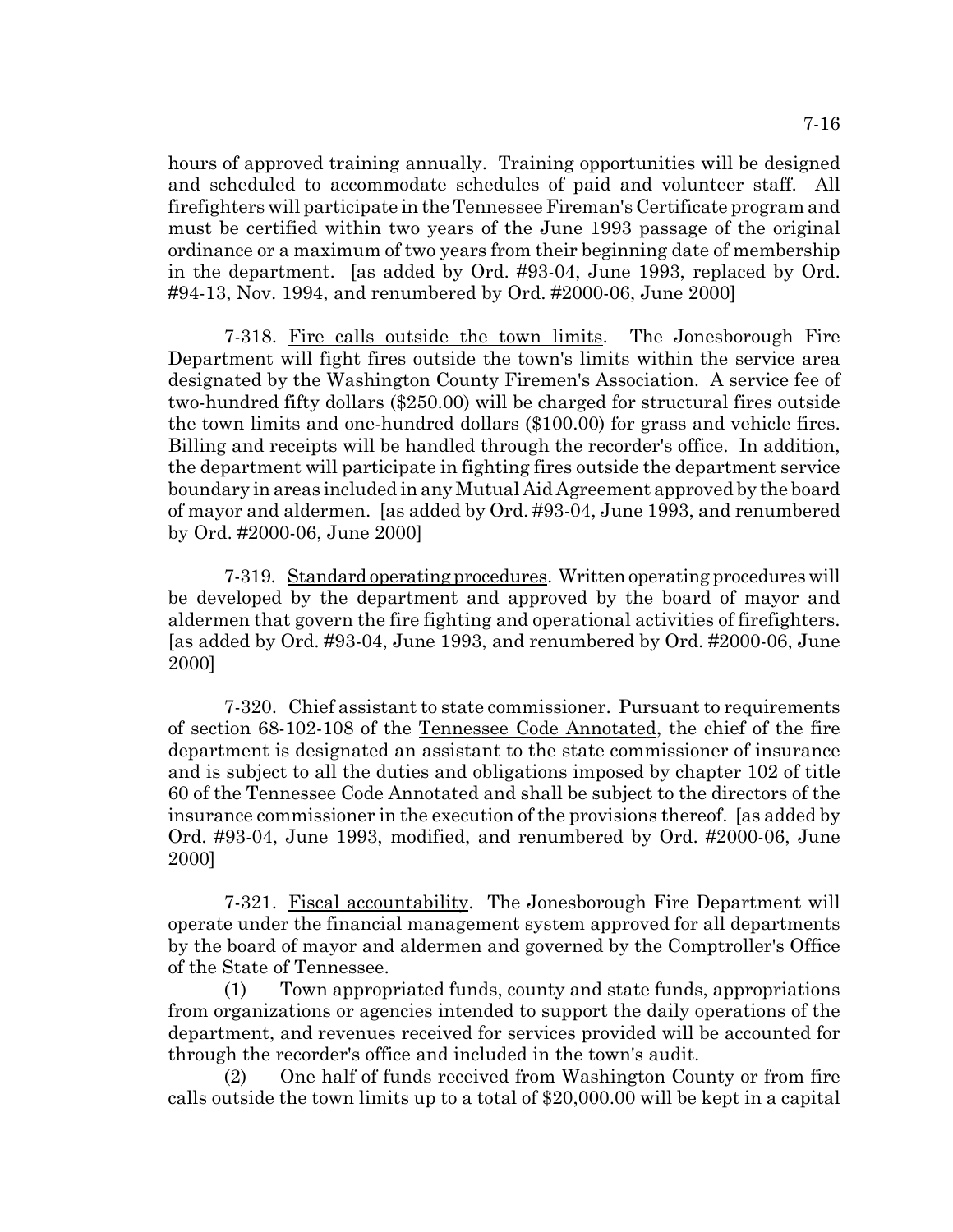expense reserve fund to be used for major equipment purchases or repairs and major fire department capital improvements.

(3) The department will develop an annual budget with the assistance of the town administrator and present it to the board of mayor and aldermen for approval.

(4) The re-established volunteer fire department organization is authorized to maintain a separate auxiliary fund that is not subject to the recorder's control or the town audit, but only for funds collected by department employees through fund raising in a non-duty status; from donations from individuals, non-governmental agencies, or businesses desiring to contribute directly to the volunteer firefighters; or from the drink and snack machines in the fire hall that are not intended for public use. The recorder may also make deposits into the auxiliary fund for firefighter compensation payments if deemed necessary in the standard operating procedure.

Policies governing the use of auxiliary funds must be adopted by the volunteer fire department organization and approved by the board of mayor and aldermen. An annual report of the use and fund balance of the auxiliary fund shall be presented to the board of mayor and aldermen at the end of each fiscal year.

(5) Funds in the volunteer fire department fund at the time this ordinance is adopted<sup>1</sup> will be transferred to the re-established Jonesborough Volunteer Fire Department's Auxiliary Fund. [as added by Ord. #93-04, June 1993, and renumbered by Ord. #2000-06, June 2000]

7-322. Fire marshal. The fire chief will serve as fire marshall and must meet the certification requirements for a fire prevention official as mandated by state law. (TCA 68-18-113). The fire chief may designate another full-time officer within the fire department to carry out the duties of the fire marshall subject to the provisions in title 7, chapter 2, sections 7-203. - 7-206. of the Jonesborough Municipal Code and Tennessee Code Annotated 68-18-113. [as added by Ord. #93-04, June 1993, and renumbered by Ord. #2000-06, June 2000]

7-323. Departmental meetings. At least one meeting per month of all fire department personnel will be held at night to accommodate the schedule of the volunteers. [as added by Ord. #93-04, June 1993, and renumbered by Ord. #2000-06, June 2000]

7-324. Fire hydrant policy. 1. The Jonesborough Fire Department, with the assistance of the Jonesborough Water Department, shall maintain records showing the location and classification of fire hydrants within the Town of

<sup>&</sup>lt;sup>1</sup>This chapter was taken from Ordinance #93-04, which passed third reading June 21, 1993.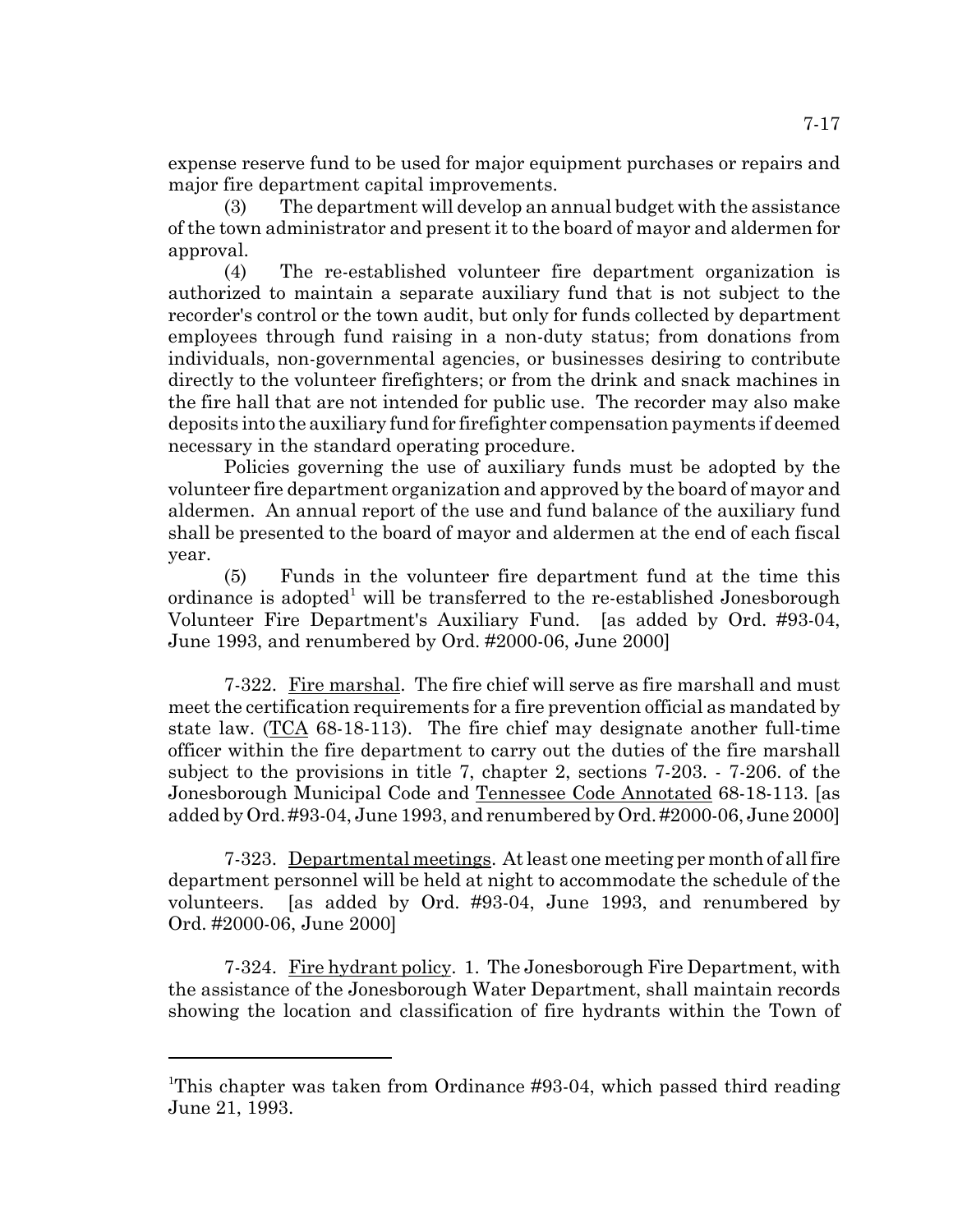Jonesborough and those unincorporated areas of Washington County where the Jonesborough Fire Department has been designated as the primary fire suppression and prevention organization. The classification of fire hydrants shall be made in accordance with the requirements established in title 13, chapter 1, section 13-128, Fire hydrant classification and usage.

2. The Jonesborough Director of Public Safety or his designee shall enforce the ordinances of the Town of Jonesborough prohibiting the connection of pumper trucks to Class C fire hydrants other than for tank filling purposes with the pump disengaged. The director of public safety or his designee shall also notify all fire departments regularly utilizing fire hydrants in the Jonesborough Water Distribution System that connecting pumper fire trucks to Class C fire hydrants is unlawful. (as added by Ord. #2000-09, July 2000, and amended by Ord. #2011-17, Nov. 2011)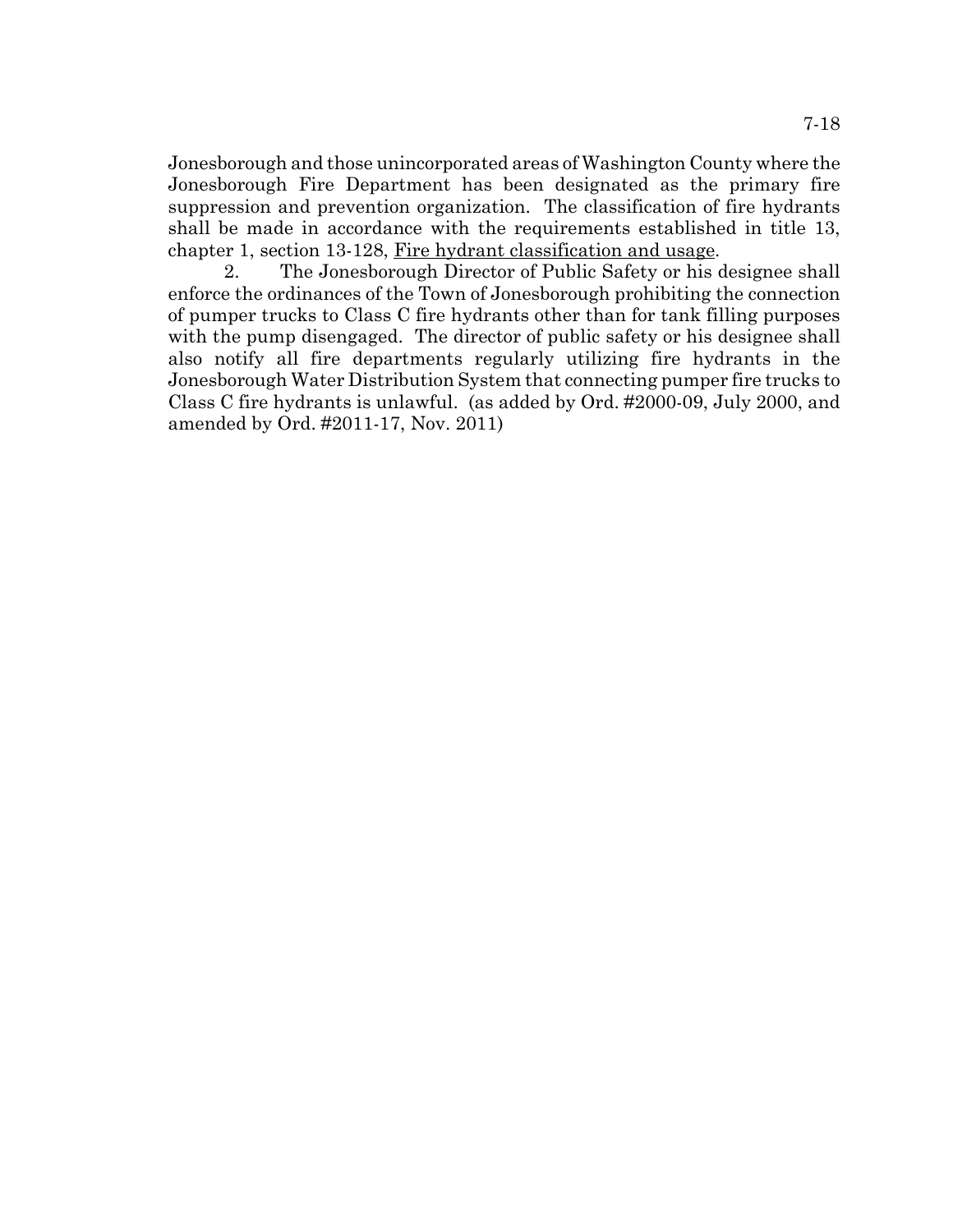### CHAPTER 4

### FIREWORKS

**SECTION** 7-401. Provision applicable to fireworks.

7-401. Provision applicable to fireworks. It shall be unlawful for any person to sell or offer for sale, or keep in stock, or give away, within the town, any firecracker, cannon cracker, torpedo, roman candle, skyrocket, pinwheel, or any fireworks of any nature whatsoever, or any toy pistol or toy cannon, discharged by percussion caps or by percussion caps and gunpowder or other means. [Ord. of September 10, 1984]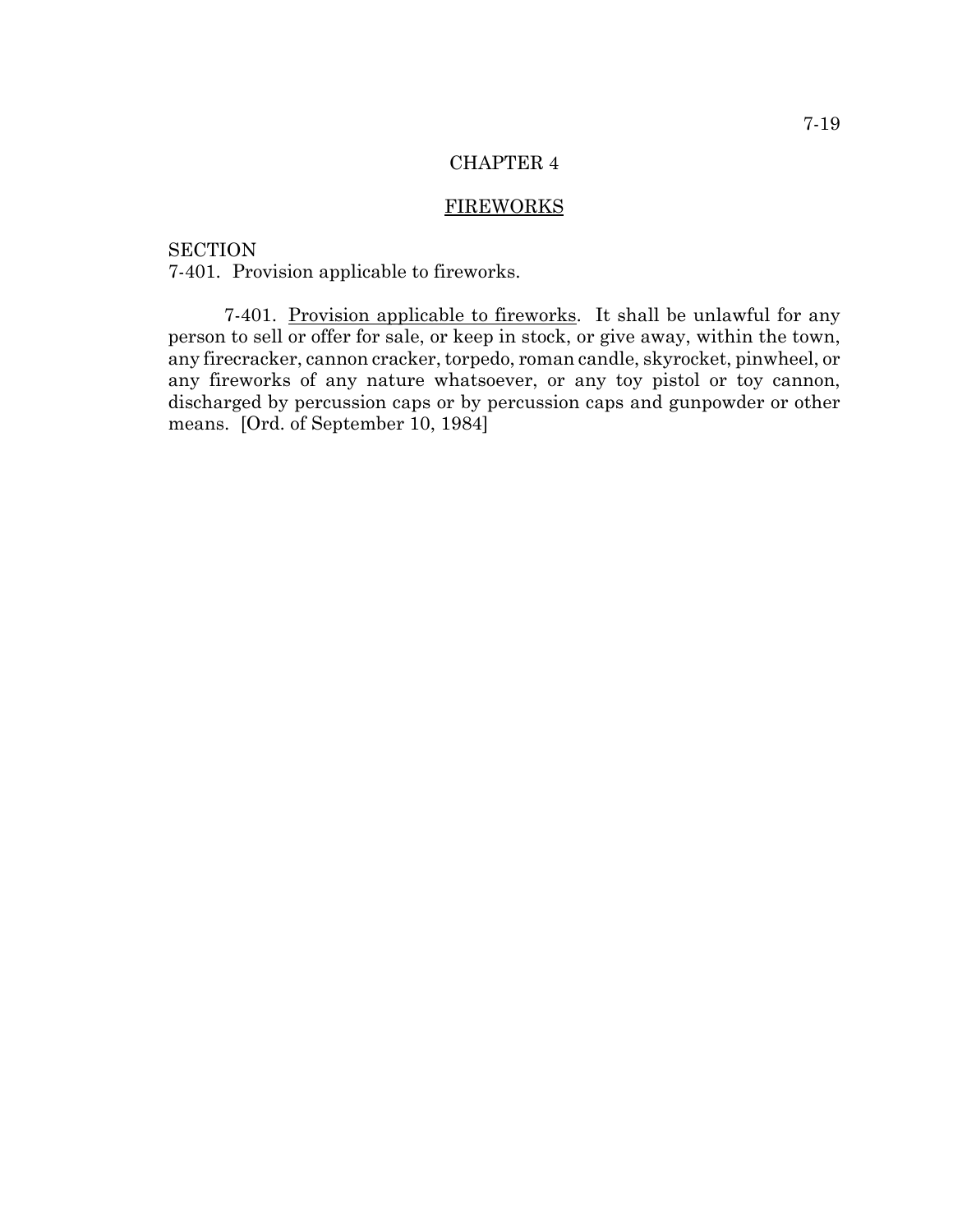# CHAPTER 5

# OUTDOOR BURNING, OPEN BURNING, AND BURNING OF REFUSE

## **SECTION**

7-501. Purpose.

- 7-502. Definitions.
- 7-503. Open burning, outdoor burning and refuse burning prohibited.
- 7-504. Specific materials that may not be burned.
- 7-505. Burning leaves, brush, clean wood and other vegetative debris.
- 7-506. Exemptions to prohibited burning.
- 7-507. Permit required for certain burning practices.
- 7-508. Revocation of permits.
- 7-509. Owner liability.
- 7-510. Right of entry and inspection.
- 7-511. Enforcement.
- 7-512. Violations.

7-501. Purpose. This chapter is intended to promote the public health, safety and welfare and to safeguard the health, comfort, living condition, safety and welfare of the citizens of the Town of Jonesborough from the air pollution and fire hazards resulting from open burning, outdoor burning and refuse burning. [Ord. of December 14, 1987, as replaced by Ord. #2005-19, Dec. 2005]

7-502. Definitions. 1. "Burn barrels" means metal or any noncombustible containers used to incinerate refuse or clean wood located typically in backyards or constructions sites.

2. "Campfire" means a small outdoor fire intended for recreation, ceremony or cooking not including a fire intended for disposal of wood waste or refuse.

3. "Clean wood" means natural wood which has not been painted, varnished or coated with a similar material, has not been pressure treated with preservatives and does not contain glues as in plywood or other composite wood products.

4. "Outdoor burning" means open burning or burning in an outdoor wood fired furnace.

5. "Open burning" means kindling or maintaining a fire where the products of combustion are emitted directly into the air without passing through a stack or chimney.

6. "Outdoor wood-fired furnace" means a wood fired furnace, stove or boiler that is not located within a building intended for habitation by humans or domestic animals.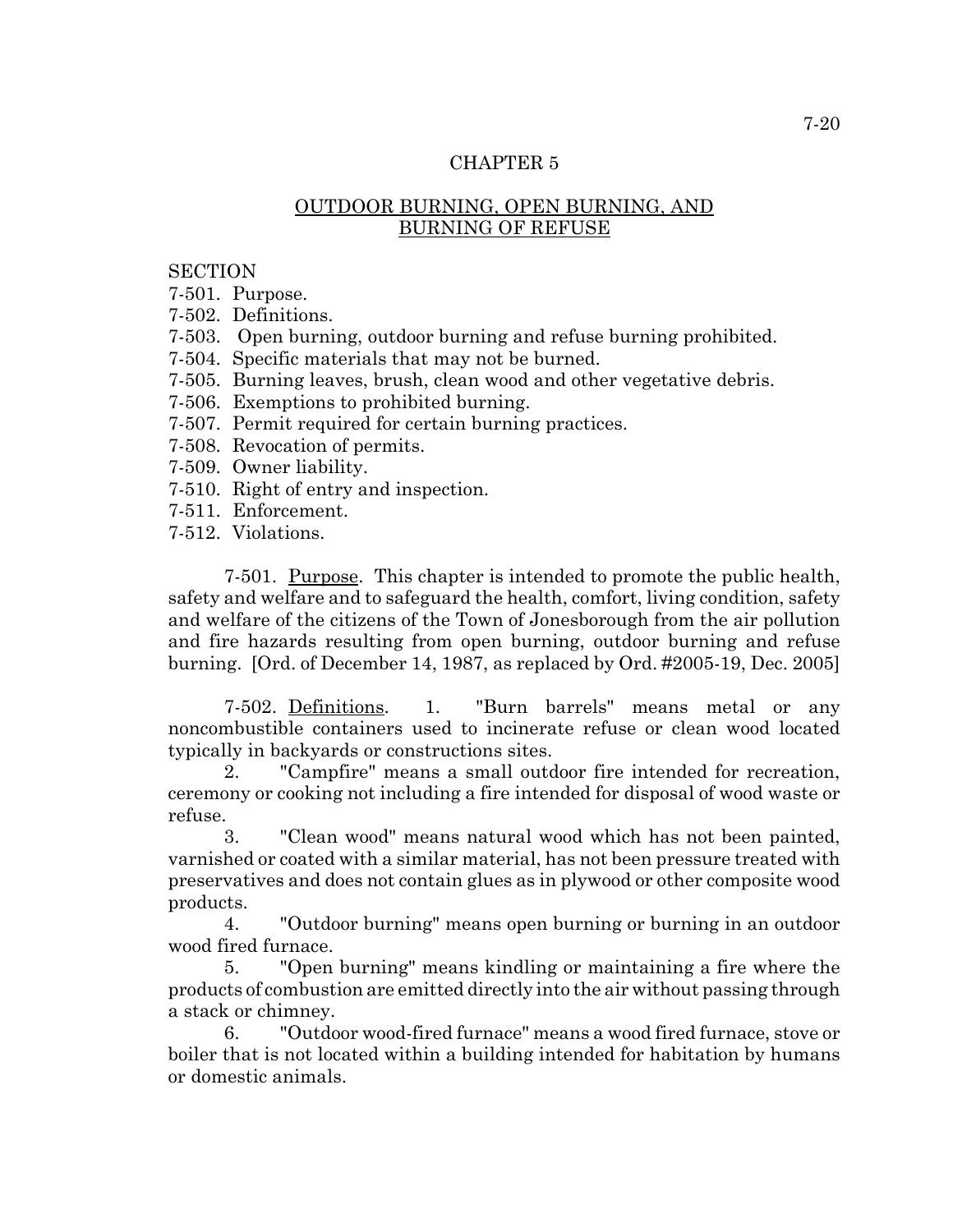7. "Refuse" means any waste material except clean wood. [Ord. of December 14, 1987, as replaced by Ord. #2005-19, Dec. 2005]

7-503. Open burning, outdoor burning and refuse burning prohibited. No person, firm, or corporation shall cause, suffer, allow or permit open burning, outdoor burning, and refuse burning within the corporate limits of the Town of Jonesborough unless the burning is specifically permitted in this chapter. [Ord. of December 14, 1987, as replaced by Ord. #2005-19, Dec. 2005]

7-504. Specific materials that may not be burned. The following materials may not be burned in an open fire, incinerator, burn barrel, furnace, stove or any other indoor or outdoor incinerator or heating device.

1. Rubbish or garbage including but not limited to food wastes, food wraps, packaging, animal carcasses, paint or painted materials, furniture, composite shingles, construction or demolition debris or other household or business wastes.

2. Waste oil or other oily wastes except used oil burned in a heating device for energy recovery subject to any state or federal restrictions.

3. Asphalt and products containing asphalt.

4. Treated or painted wood including but not limited to plywood, composite wood products or other wood products that are painted, varnished or treated with preservatives.

5. Any plastic material including but not limited to nylon, PVC, ABS, polystyrene or urethane foam, and synthetic fabrics, plastic films and plastic containers.

6. Rubber including tires and synthetic rubber-like products.

7. Newspaper, corrugated cardboard, container board, office paper and other similar materials that can be recycled with the following exceptions:

a. Paper and cardboard products may be used as a starter fuel for a fire that is allowed under the ordinance, comprising this chapter.

b. Small quantities of confidential papers from a residence may be burned if necessary to prevent theft of financial records, identification or other confidential information. Confidential papers from a commercial enterprise shall be shredded or destroyed in a manner other than burning. [Ord. of December 14, 1987, as replaced by Ord. #2005-19, Dec. 2005]

7-505. Burning leaves, brush, clean wood and other vegetative debris. Because the Town of Jonesborough has weekly pick-up of brush and yard wastes, open burning of leaves, weeds, brush, stumps, clean wood or other vegetative debris is prohibited. Upon receiving written authorization and a waiver of liability from the developer/owner, town crews are authorized to go on property being cleared for development to load and remove clean wood when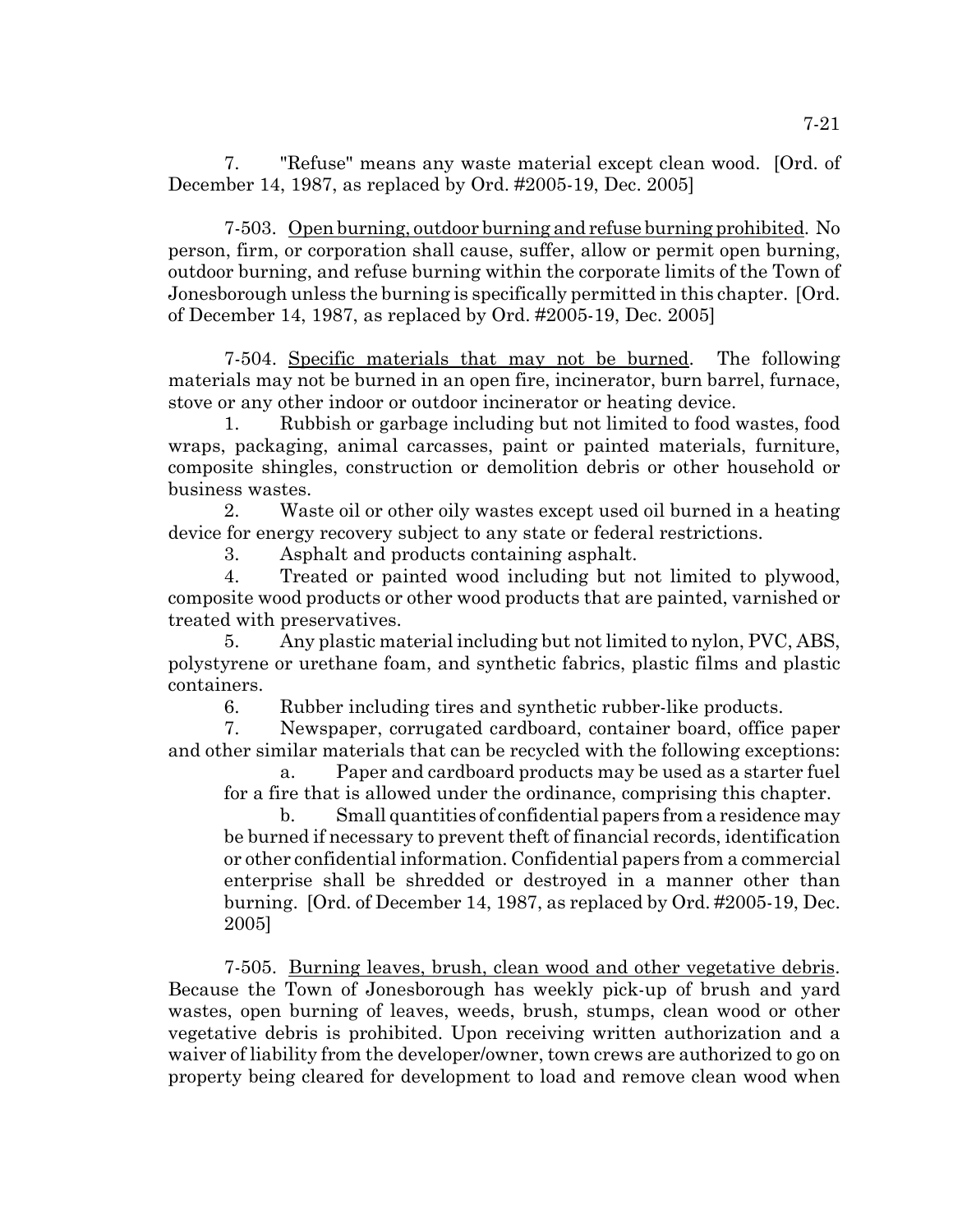there is acceptable access for loading and the material is properly cut for collection. [as added by Ord. #2005-19, Dec. 2005]

7-506. Exemptions to prohibited burning. The following burning practices are specifically exempted from the prohibitions established in this chapter:

1. Small fires or camp fires for the cooking of food or for ceremonial or recreational purposes including barbeques and outdoor fireplaces. However, no material listed in § 7-504 may be burned in the exempted activity; and provided that any small open campfire is contained in a control device such as a fire ring or fire pit.

2. Fires set for the training and instruction of public firefighting personnel including civil defense and emergency management provided said fire training exercises are carried out within all state and federal standards and meet all fire code guidelines.

3. Fires set by or at the direction of a responsible fire control agency for the prevention, elimination or reduction of a fire hazard.

4. Outdoor wood-fired furnaces provided that the outdoor wood-fired furnace:

a. is not used to burn materials prohibited in § 7-504,

b. has a chimney that extends to a minimum height of fifteen (15) feet,

c. is not located within fifteen (15) feet of a property line or within any required setback areas between properties, whichever is greater

d. is not installed until the owner has obtained a permit from the fire major or his/her designee.

5. Fires used to clear land consisting solely of vegetation grown on the land for agriculture, forest or game management purposes, provided that any local, state or federal permits are obtained prior to the burning.

6. Burning of brush and vegetation resulting from land development or clearing under the following circumstances:

a. The volume of clean wood to be removed is more than it is reasonable for the town or the developer to remove in a timely manner and at a reasonable cost.

b. Access to the clean wood is not adequate and it is determined to be unreasonable to move the brush to be removed to a suitable collection location.

(c) The location of the burn site is a minimum of five hundred feet (500') from any residence or business, however, the fire major or public safety director has the discretion to approve a shorter distance when land topography, vegetation, etc. make it very unlikely that any residences or businesses nearby will be negatively impacted.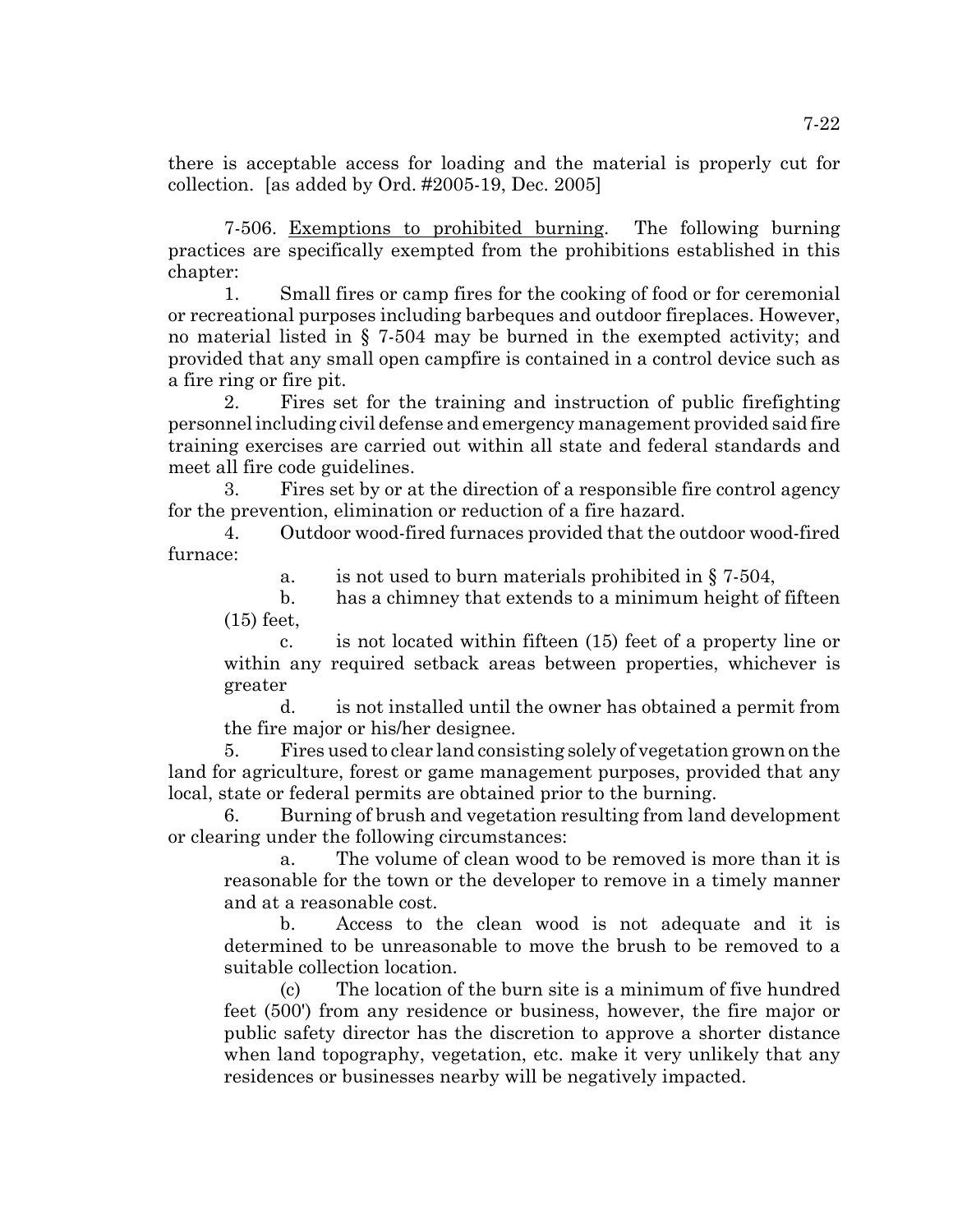(d) Best management practices, as determined by the Jonesborough Fire Department, are followed to reduce the negative impact of smoke or potential fire damage.

(e) The exception is authorized by the fire major and/or public safety director. [as added by Ord. #2005-19, Dec. 2005, and amended by Ord. #2007-04, April 2007]

7-507. Permit required for certain burning practices. A burning permit must be obtained for the installation and use of an outdoor wood-fired furnace and land clearing burning as authorized in § 7-506(5) and (6).

1. Permit applications should be submitted at least forty-eight (48) hours in advance of the burning activity.

2. All permits issued hereunder shall terminate upon completion of the operation conducted thereunder or the expiration of a period designated in said permit not to exceed thirty (30) calendar days.

3. Any formal ban on burning issued by the state or federal authorities shall immediately void any permit issued for land clearing burning. [as added by Ord. #2005-19, Dec. 2005]

7-508. Revocation of permits. The public safety director, fire major, fire marshal or other designee are authorized to revoke any burning permit if a burning ban is implemented or if the burning practices undertaken are not consistent with the protections intended in the ordinance comprising this chapter to the health, safety and general welfare of the general public. [as added by Ord. #2005-19, Dec. 2005]

7-509. Owner liability. Any person, firm or corporation starting, utilizing or maintaining an outdoor fire shall be responsible for any or all suppression costs and any liability resulting from damage caused by the fire. [as added by Ord. #2005-19, Dec. 2005]

7-510. Right of entry and inspection. Public safety officers and firefighters, a fire marshal, or any authorized officer, agent or employee of the Town of Jonesborough when presenting proper credentials may inspect any property for the purpose of ascertaining compliance with the provisions of this ordinance. [as added by Ord. #2005-19, Dec. 2005]

7-511. Enforcement. The fire major or designee shall have primary enforcement responsibilities associated with this chapter including the issuance of burning permits when appropriate, however, the public safety director and any public safety officer and the fire marshal are authorized to initiate enforcement action when a violation occurs. In addition, the public safety director has the authority to review and approve any or all burning permits and